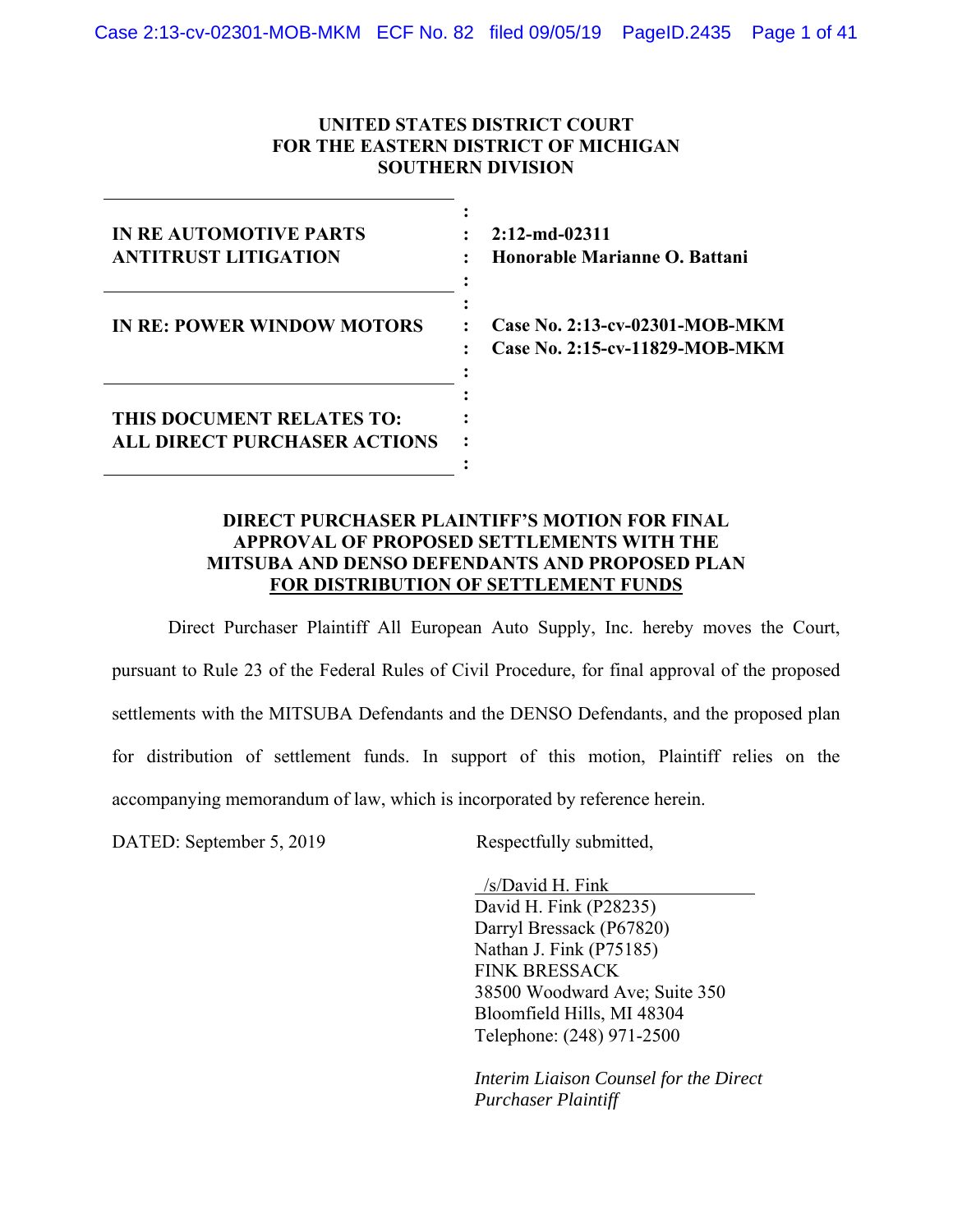Steven A. Kanner William H. London Michael E. Moskovitz FREED KANNER LONDON & MILLEN LLC 2201 Waukegan Road, Suite 130 Bannockburn, IL 60015 Telephone: (224) 632-4500

Gregory P. Hansel Randall B. Weill Michael S. Smith PRETI, FLAHERTY, BELIVEAU & PACHIOS LLP One City Center, P.O. Box 9546 Portland, ME 04112-9546 Telephone: (207) 791-3000

Joseph C. Kohn William E. Hoese Douglas A. Abrahams KOHN, SWIFT & GRAF, P.C. 1600 Market Street, Suite 2500 Philadelphia, PA 19103 Telephone: (215) 238-1700

Eugene A. Spector William G. Caldes Jeffrey L. Spector SPECTOR ROSEMAN & KODROFF, P.C. 2001 Market Street, Suite 3420 Philadelphia, PA 19103 Telephone: (215) 496-0300

*Interim Co-Lead Counsel for the Direct Purchaser Plaintiff*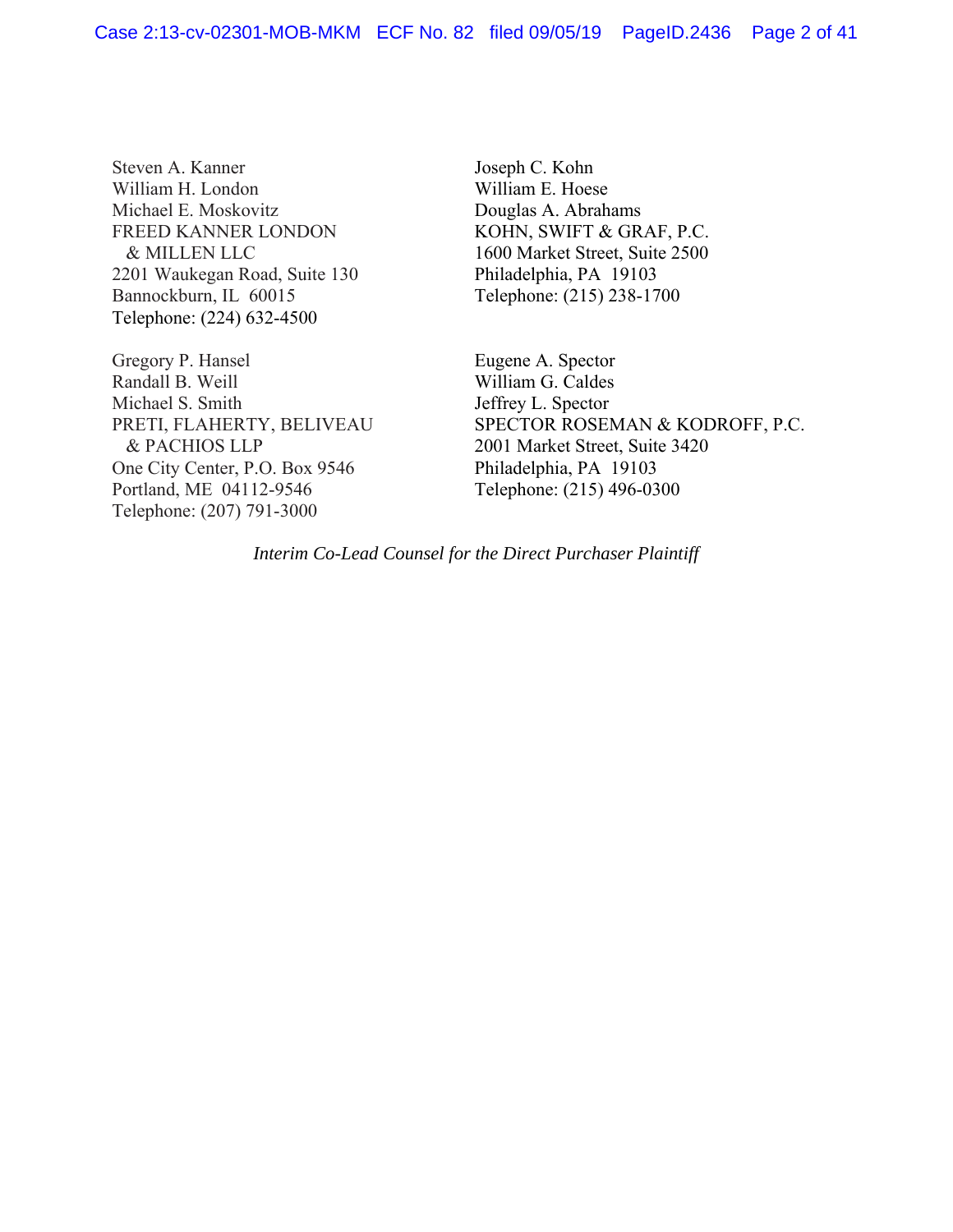## **UNITED STATES DISTRICT COURT FOR THE EASTERN DISTRICT OF MICHIGAN SOUTHERN DIVISION**

| <b>IN REAUTOMOTIVE PARTS</b><br><b>ANTITRUST LITIGATION</b>      | $2:12$ -md-02311<br>Honorable Marianne O. Battani                     |
|------------------------------------------------------------------|-----------------------------------------------------------------------|
| <b>IN RE: POWER WINDOW MOTORS</b>                                | Case No. 2:13-cv-02301-MOB-MKM<br>÷<br>Case No. 2:13-cv-11829-MOB-MKM |
| THIS DOCUMENT RELATES TO:<br><b>ALL DIRECT PURCHASER ACTIONS</b> |                                                                       |

**MEMORANDUM IN SUPPORT OF DIRECT PURCHASER PLAINTIFF'S MOTION FOR FINAL APPROVAL OF PROPOSED SETTLEMENTS WITH THE MITSUBA AND DENSO DEFENDANTS AND PROPOSED PLAN FOR DISTRIBUTION OF SETTLEMENT FUNDS**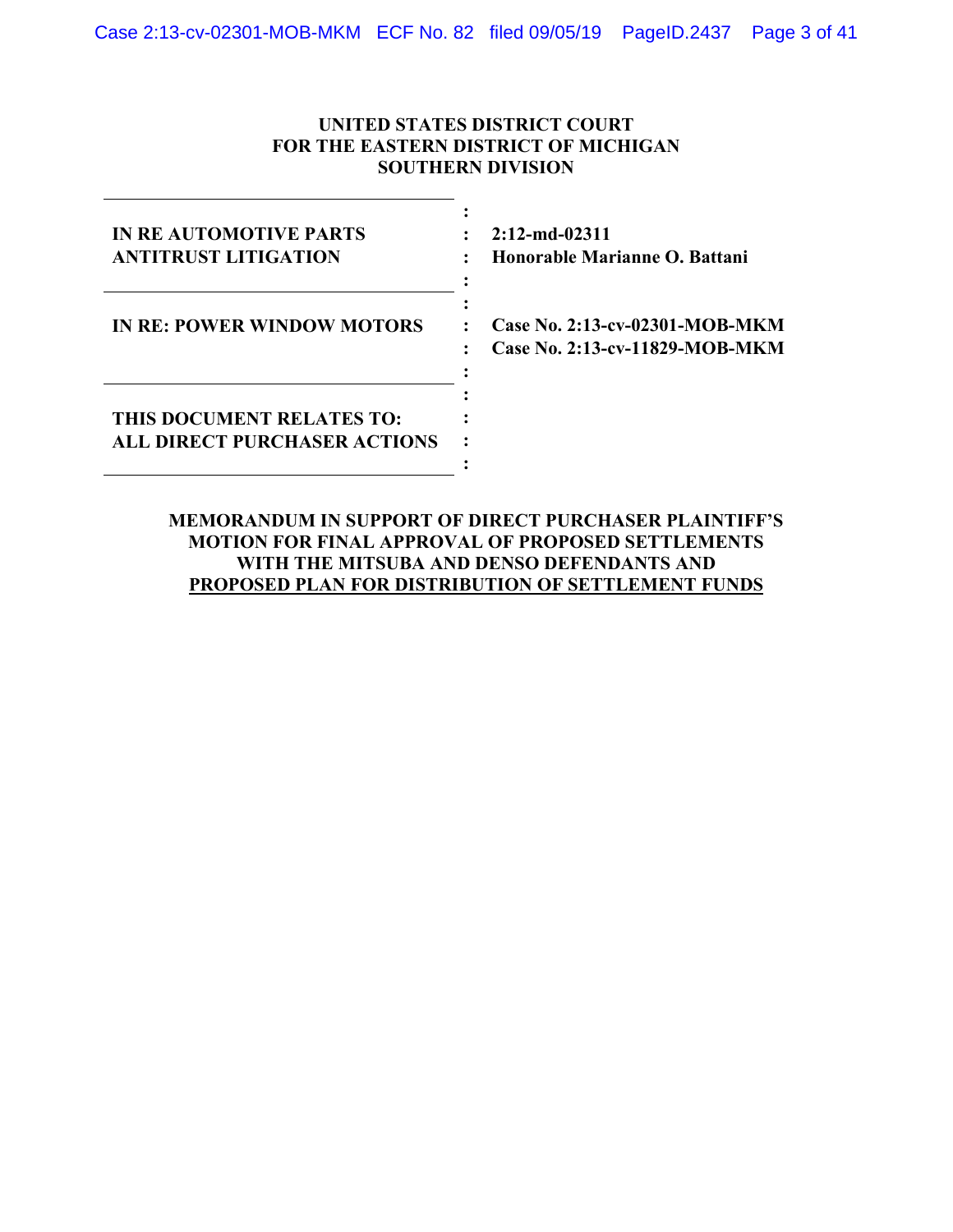# **TABLE OF CONTENTS**

|           |    |               | STATEMENT OF CONTROLLING OR MOST APPROPRIATE AUTHORITIES  viii                                                                                              |
|-----------|----|---------------|-------------------------------------------------------------------------------------------------------------------------------------------------------------|
|           |    |               |                                                                                                                                                             |
| Ι.        |    |               |                                                                                                                                                             |
| Π.        |    |               |                                                                                                                                                             |
| Ш.        |    |               | THE PROPOSED SETTLEMENTS ARE FAIR, REASONABLE, AND ADEQUATE                                                                                                 |
| Α.        |    |               |                                                                                                                                                             |
| <b>B.</b> |    |               |                                                                                                                                                             |
|           | 1. |               | The Class Representative and Class Counsel Have Adequately Represented the                                                                                  |
|           | 2. |               |                                                                                                                                                             |
|           |    | a.            |                                                                                                                                                             |
|           |    | $\mathbf b$ . | The Effectiveness of Any Proposed Method of Distributing Relief to the Classes,<br>Including the Method of Processing Class Member Claims, if Required.  14 |
|           |    | c.            | The Terms of Any Proposed Award of Attorneys' Fees, Including Timing of                                                                                     |
|           |    | d.            | There Are No Separate Agreements Relating to the Proposed Settlements 15                                                                                    |
|           | 3. |               | The Settlements Treat Class Members Equitably Relative to Each Other.  16                                                                                   |
|           | 4. |               |                                                                                                                                                             |
|           |    |               | IV. NOTICE WAS PROPER UNDER RULE 23 AND CONSISTENT WITH                                                                                                     |
| V.        |    |               | THE PROPOSED PLAN FOR DISTRIBUTION OF THE SETTLEMENT FUNDS IS<br>FAIR, REASONABLE, AND ADEQUATE AND MERITS APPROVAL  18                                     |
|           |    |               | VI. CERTIFICATION OF THE DIRECT PURCHASER SETTLEMENT CLASSES FOR<br>PURPOSES OF EFFECTUATING THE PROPOSED SETTLEMENTS IS APPROPRIATE 20                     |
| A.        |    |               | THE PROPOSED DIRECT PURCHASER SETTLEMENT CLASSES SATISFY RULE 23(A) 21                                                                                      |
|           | 1. |               |                                                                                                                                                             |
|           | 2. |               |                                                                                                                                                             |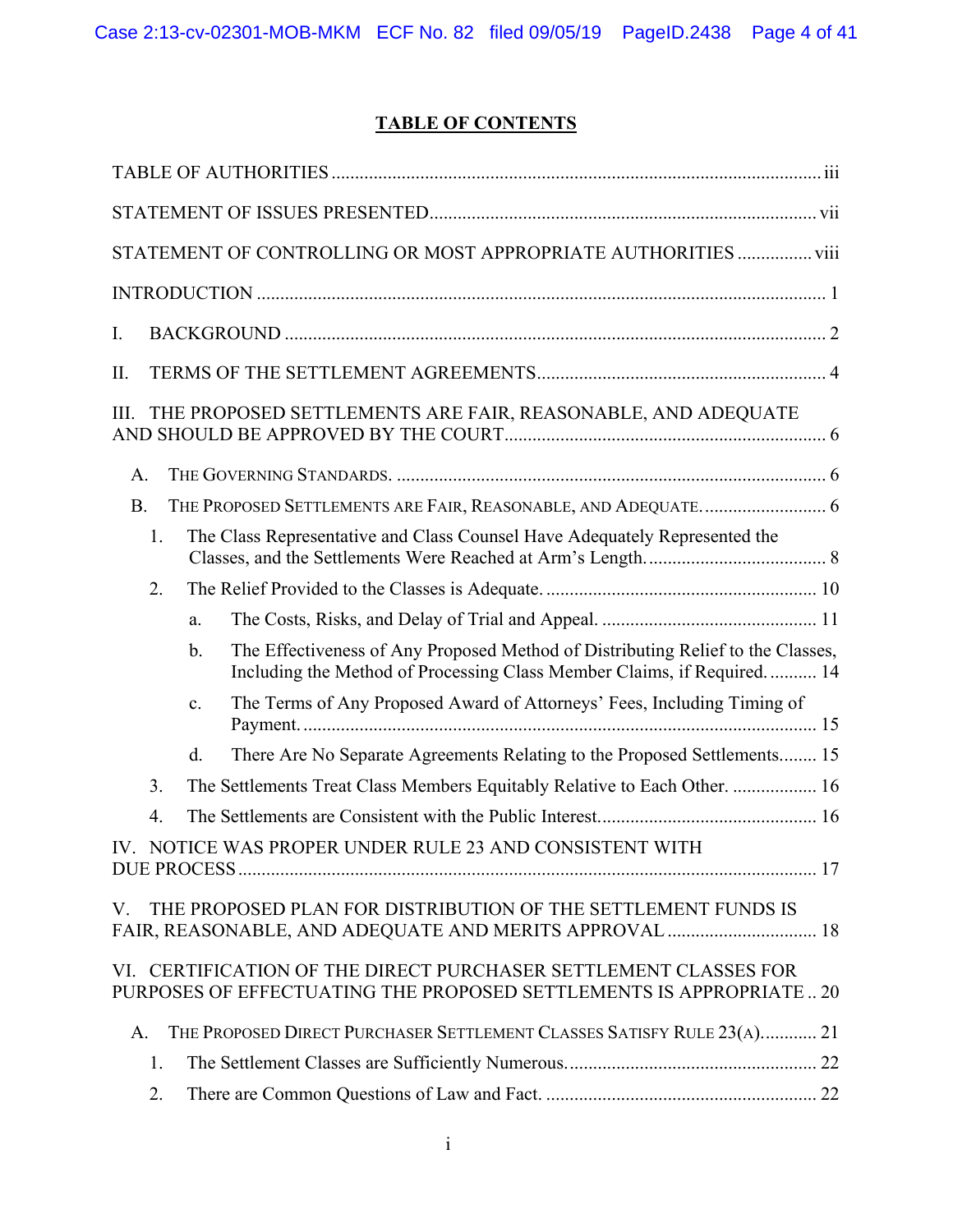| 4. Plaintiff Will Fairly and Adequately Protect the Interests of the Classes 24 |  |
|---------------------------------------------------------------------------------|--|
| B. PLAINTIFF'S CLAIMS SATISFY THE PREREQUISITES OF RULE 23(B)(3) FOR SETTLEMENT |  |
|                                                                                 |  |
|                                                                                 |  |
|                                                                                 |  |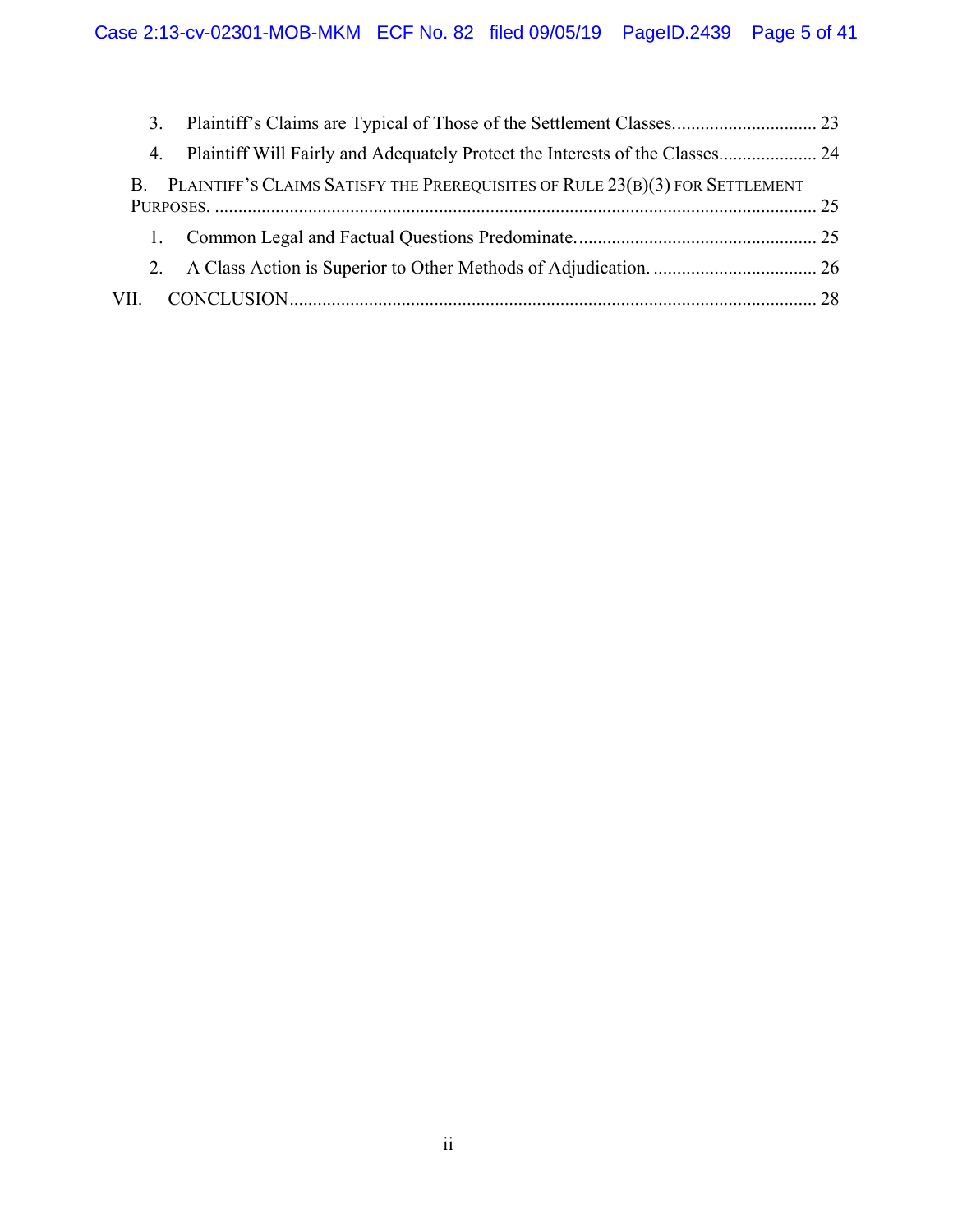# **TABLE OF AUTHORITIES**

# **Cases**

| Amchem Prods., Inc. v. Windsor,                                         |  |
|-------------------------------------------------------------------------|--|
|                                                                         |  |
| Barry v. Corrigan,                                                      |  |
|                                                                         |  |
| Beattie v. CenturyTel, Inc.,                                            |  |
|                                                                         |  |
| Berry v. Sch. Dist. of City of Benton Harbor,                           |  |
|                                                                         |  |
| Carson v. Am. Brands, Inc.,                                             |  |
|                                                                         |  |
| Date v. Sony Electronics, Inc.,                                         |  |
|                                                                         |  |
| Dick v. Sprint Comme'ns,                                                |  |
|                                                                         |  |
| Exclusively Cats Veterinary Hosp. v. Anesthetic Vaporizer Servs., Inc., |  |
|                                                                         |  |
| Ford v. Fed.-Mogul Corp.,                                               |  |
|                                                                         |  |
| Granada Invs. Inc. v. DWG Corp.,                                        |  |
|                                                                         |  |
| Griffin v. Flagstar Bancorp, Inc.,                                      |  |
|                                                                         |  |
| Hadix v. Johnson,                                                       |  |
|                                                                         |  |
| Hoving v. Lawyers Title Ins. Co.,                                       |  |
|                                                                         |  |
| In re Am. Med. Sys., Inc.,                                              |  |
|                                                                         |  |
| In re American Bank Note Holographics, Inc.,                            |  |
|                                                                         |  |
| In re Auto. Refinishing Paint Antitrust Litig.,                         |  |
|                                                                         |  |
| In re Automotive Parts Antitrust Litig., No. 12-md-02311,               |  |
|                                                                         |  |
| In re Cardizem CD Antitrust Litig.,                                     |  |
|                                                                         |  |
| In re Cardizem CD Antitrust Litig,                                      |  |
|                                                                         |  |
| In re Countrywide Fin. Corp. Customer Data Sec. Breach Litig.,          |  |
|                                                                         |  |
|                                                                         |  |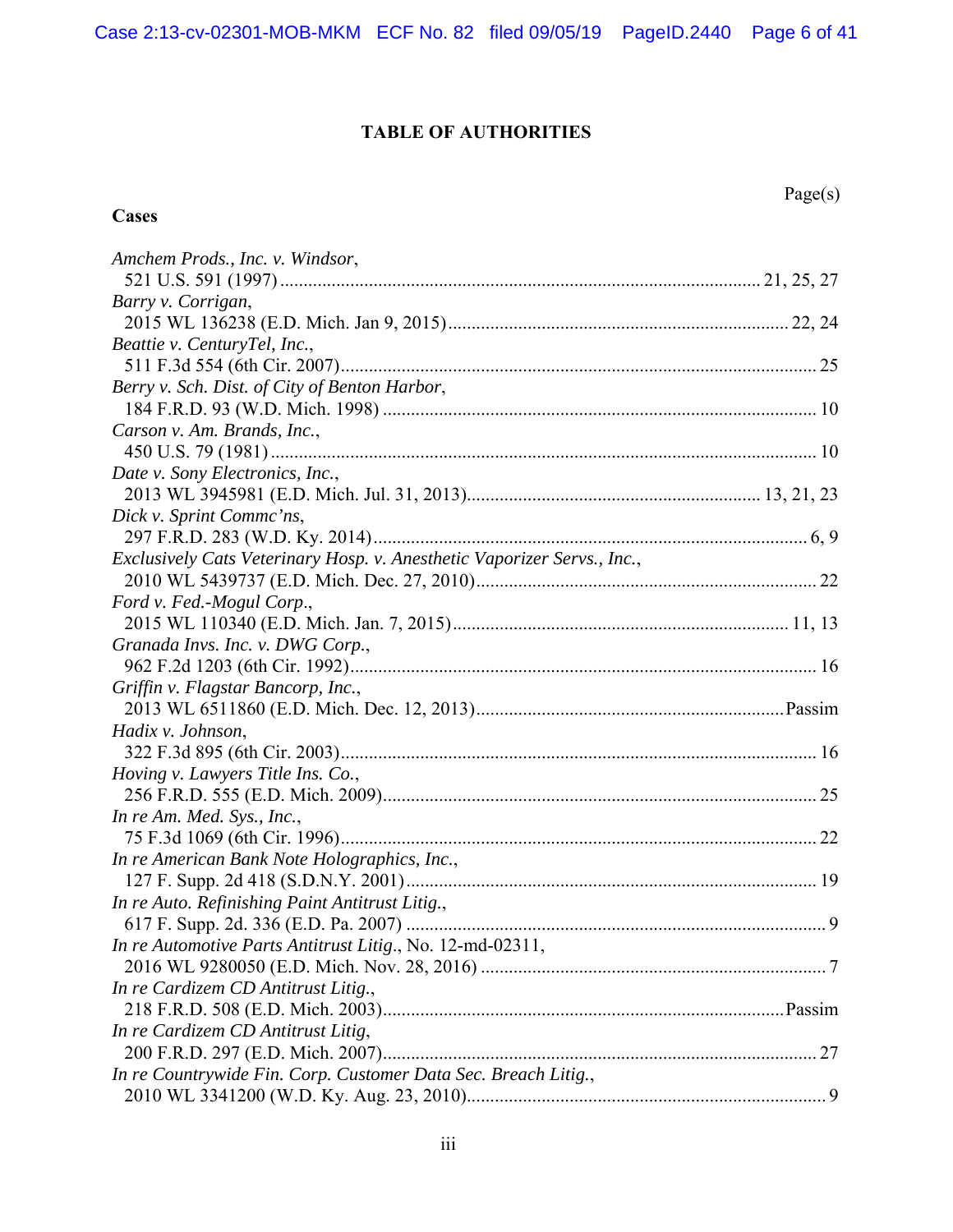| In re Flat Glass Antitrust Litig.,                                                        |  |
|-------------------------------------------------------------------------------------------|--|
|                                                                                           |  |
| In re Flonase Antitrust Litig.,                                                           |  |
|                                                                                           |  |
| In re Flonase Antitrust Litig.,                                                           |  |
|                                                                                           |  |
| In re Global Crossing Sec. & ERISA Litig.,                                                |  |
|                                                                                           |  |
| In re Ikon Office Solutions, Inc., Sec. Litig.,                                           |  |
|                                                                                           |  |
| In re Insurance Brokerage Antitrust Litig.,                                               |  |
|                                                                                           |  |
| In re Linerboard Antitrust Litig.,                                                        |  |
|                                                                                           |  |
| In re NASDAQ Market-Makers Antitrust Litig.,                                              |  |
|                                                                                           |  |
| In re Packaged Ice Antitrust Litig.,                                                      |  |
|                                                                                           |  |
| In re Packaged Ice Antitrust Litig.,                                                      |  |
|                                                                                           |  |
| In re Polyurethane Foam Antitrust Litig.,                                                 |  |
|                                                                                           |  |
| In re Scrap Metal Antitrust Litig.,                                                       |  |
|                                                                                           |  |
| In re Southeastern Milk Antitrust Litig., 2:07-cv-208,                                    |  |
|                                                                                           |  |
| In re Southeastern Milk Antitrust Litig.,                                                 |  |
|                                                                                           |  |
| In re Vitamins Antitrust Litig.,                                                          |  |
|                                                                                           |  |
| In re Whirlpool Corp. Front-Loading Washer Prods. Liab. Litig.,                           |  |
|                                                                                           |  |
| Int'l Union, United Auto., Aerospace & Agric. Implement Workers of Am. v. Ford Motor Co., |  |
|                                                                                           |  |
| <b>IUE-CWA</b> v. General Motors Corp.,                                                   |  |
|                                                                                           |  |
| Kelly Servs. Inc.,                                                                        |  |
|                                                                                           |  |
| Law v. National Collegiate Athletic Ass'n.,                                               |  |
|                                                                                           |  |
| Lessard v. City of Allen Park,                                                            |  |
|                                                                                           |  |
| Marsden v. Select Medical Corp.,                                                          |  |
|                                                                                           |  |
| Mullane v. Cent. Hanover Bank & Trust Co.,                                                |  |
|                                                                                           |  |
|                                                                                           |  |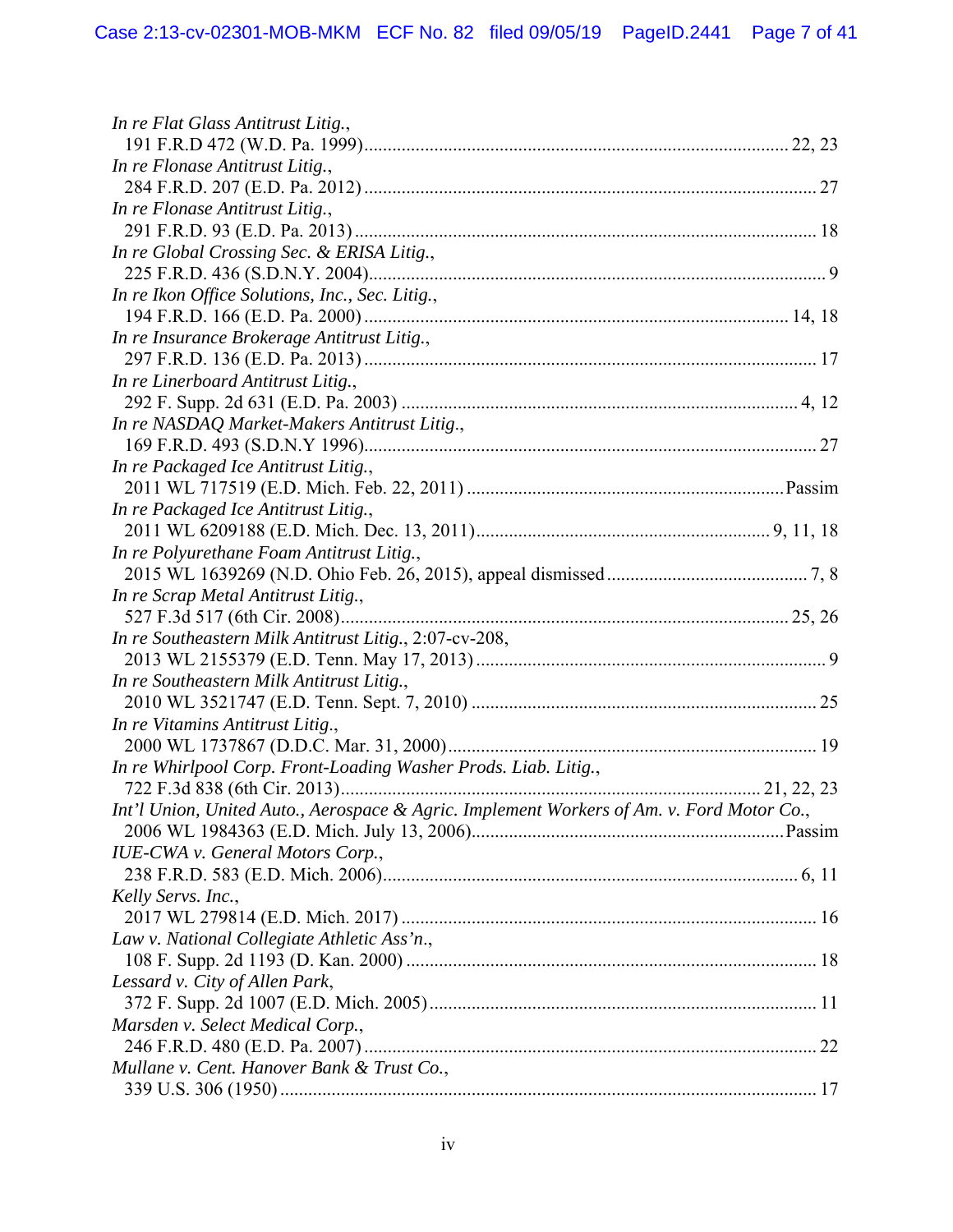| Olden v. Gardner,                           |
|---------------------------------------------|
|                                             |
| Paper Systems Inc. v. Mitsubishi Corp.,     |
|                                             |
| Prandin Direct Purchaser Antitrust Litig.,  |
|                                             |
| Senter v. Gen. Motors Corp.,                |
|                                             |
| Sheick v. Auto. Component Carrier LLC,      |
|                                             |
| Sheick v. Automotive Component Carrier LLC, |
|                                             |
| Sims v. Pfizer, Inc.,                       |
|                                             |
| Smith v. MCI Telecoms Corp.,                |
|                                             |
| Sprague v. General Motors Corp.,            |
|                                             |
| Sullivan v. DB Investments, Inc.,           |
|                                             |
| Thacker v. Chesapeake Appalachia, LLC,      |
|                                             |
| UAW v. Gen. Motors Corp.,                   |
|                                             |
| Van Horn v. Trickey,                        |
|                                             |
| Williams v. Vukovich,                       |
|                                             |
|                                             |

# **Statutes**

# **Rules**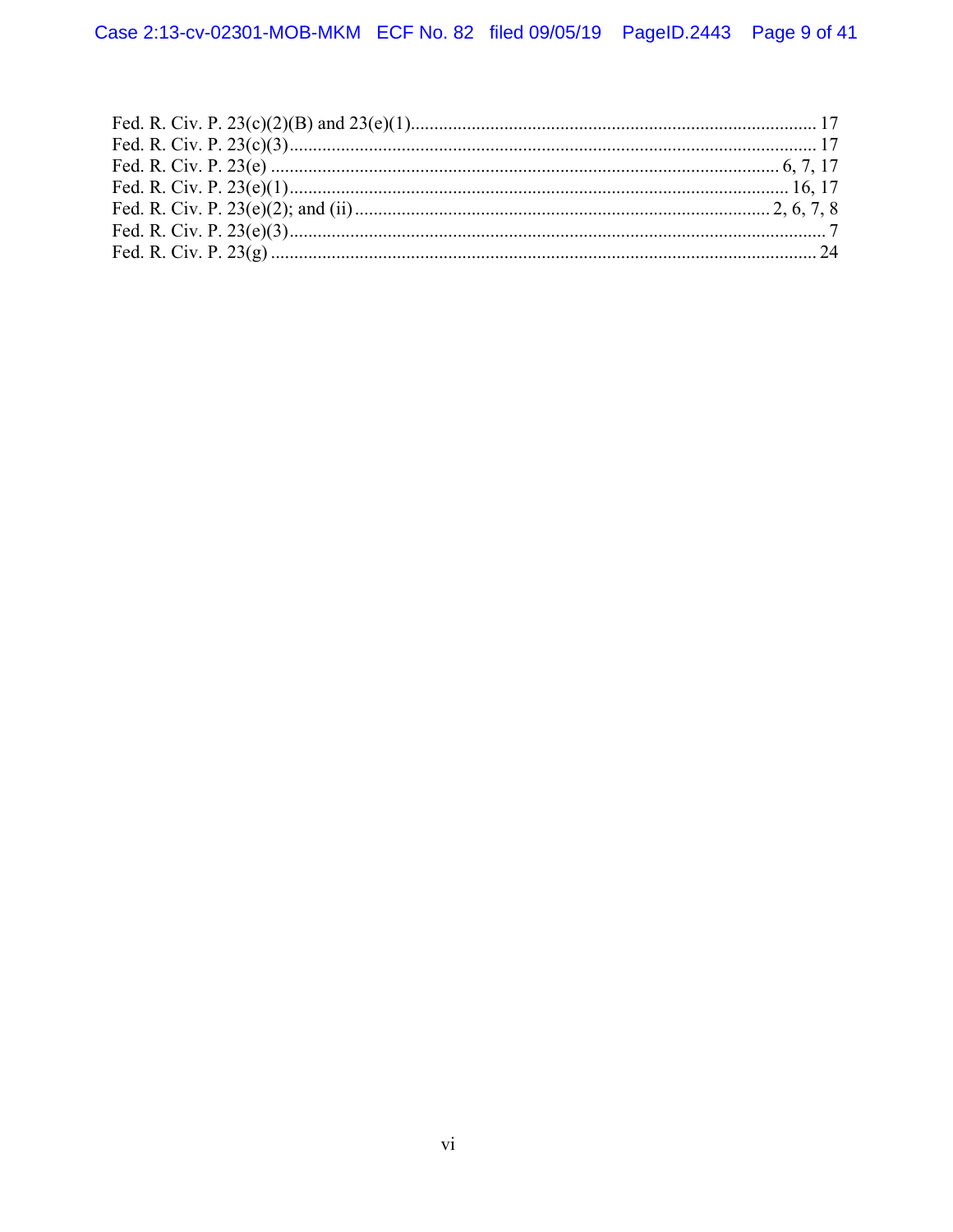## **STATEMENT OF ISSUES PRESENTED**

- 1. Whether the proposed settlements between the Direct Purchaser Plaintiff and Defendants (a) MITSUBA Corporation and American Mitsuba Corporation (collectively, the "MITSUBA Defendants"); and (b) DENSO Corporation, DENSO International America, Inc., DENSO Korea Corporation (f/k/a separately as DENSO International Korea Corporation and DENSO Korea Automotive Corporation), DENSO Automotive Deutschland GmbH, DENSO Products and Services Americas, Inc. (f/k/a DENSO Sales California, Inc.), ASMO Co., Ltd., ASMO North America, LLC, ASMO Greenville of North Carolina, Inc. and ASMO Manufacturing, Inc. (collectively, the "DENSO Defendants") (all Defendants referenced in this paragraph, collectively, the "Settling Defendants"), as set forth in the Settlement Agreements between the Direct Purchaser Plaintiff and the respective Settling Defendants, are fair, reasonable, and adequate, and whether the Court should approve the settlements under Fed. R. Civ. P. 23;
- 2. Whether the Court should certify the MITSUBA and DENSO Settlement Classes for purposes of the settlements only; and
- 3. Whether the Court should approve the proposed plan for distribution of settlement funds.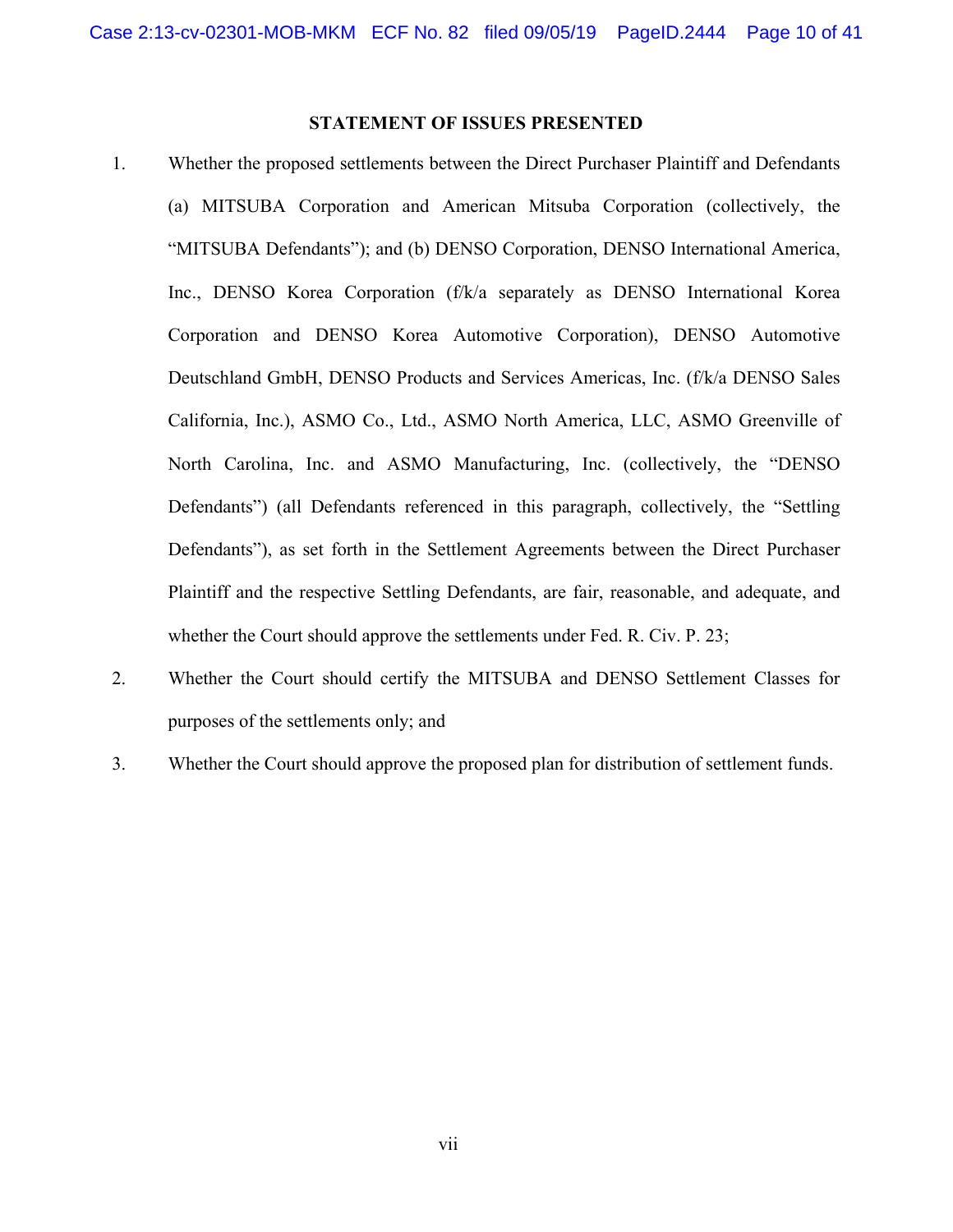#### **STATEMENT OF CONTROLLING OR MOST APPROPRIATE AUTHORITIES**

*Amchem Prods., Inc. v. Windsor*, 521 U.S. 591 (1997)

- *In re Automotive Parts Antitrust Litig.*, 12-MD-02311, 2:12-cv-00103, ECF No. 497 (E.D. Mich. June 20, 2016)
- *Date v. Sony Electronics, Inc.*, No. 07-15474, 2013 WL 3945981 (E.D. Mich. Jul. 31, 2013)
- *Griffin v. Flagstar Bancorp, Inc.*, No. 2:10-cv-10610, 2013 WL 6511860 (E.D. Mich. Dec. 12, 2013)
- *In re Cardizem CD Antitrust Litig.*, 218 F.R.D. 508 (E.D. Mich. 2003)
- *In re Delphi Corp. Sec., Deriv. & "ERISA" Litig.*, 248 F.R.D. 483 (E.D. Mich. 2008)
- *In re Packaged Ice Antitrust Litig.*, No. 08-MD-01952, 2010 WL 3070161 (E.D. Mich. Aug. 2, 2010)
- *In re: Packaged Ice Antitrust Litig.*, No. 08-MD-01952, 2011 WL 717519 (E.D. Mich. Feb. 22, 2011)
- *In re Scrap Metal Antitrust Litig.*, 527 F.3d 517 (6th Cir. 2008)
- *In re Whirlpool Corp. Front-Loading Washer Prods. Liab. Litig.*, 722 F.3d 838 (6th Cir. 2013)
- *Int'l Union, United Auto., Aerospace & Agric. Implement Workers of Am. v. Ford Motor Co.*, No. 05-74730, 2006 WL 1984363 (E.D. Mich. July 13, 2006)

*Mullane v. Cent. Hanover Bank & Trust Co.*, 339 U.S. 306 (1950)

- *Sheick v. Auto. Component Carrier LLC*, No. 2:09-14429, 2010 WL 4136958 (E.D. Mich. Oct. 18, 2010)
- *Sprague v. General Motors Corp.*, 133 F.3d 388 (6th Cir. 1998)
- *In re Telectronics Pacing Sys. Inc.*, 137 F. Supp. 2d 985 (S.D. Ohio 2001)
- *UAW v. General Motors Corp.*, 497 F.3d 615 (6th Cir. 2007)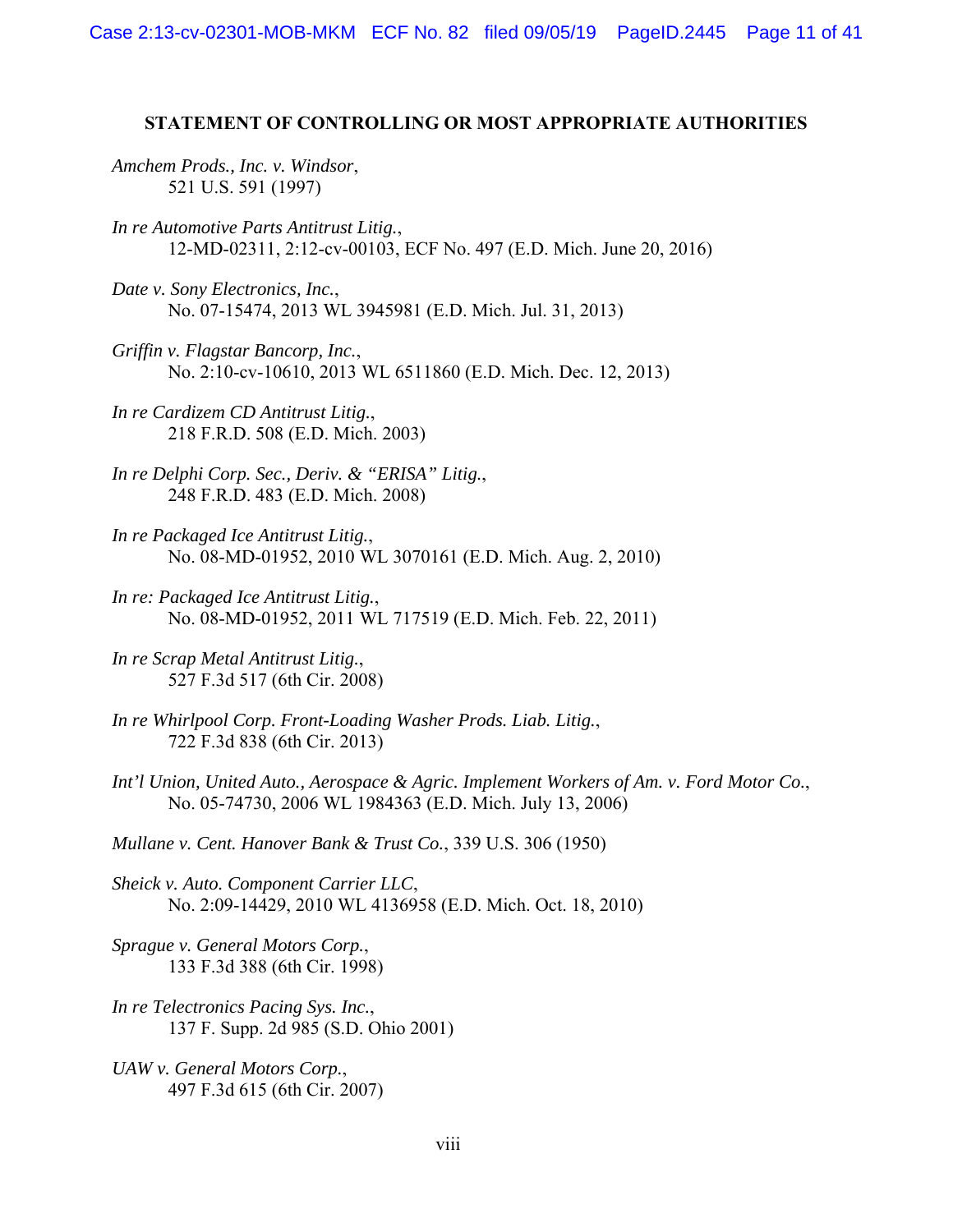Fed. R. Civ. P. 23(c)(2)(B)

Fed. R. Civ. P. 23(e)(1), (e)(2)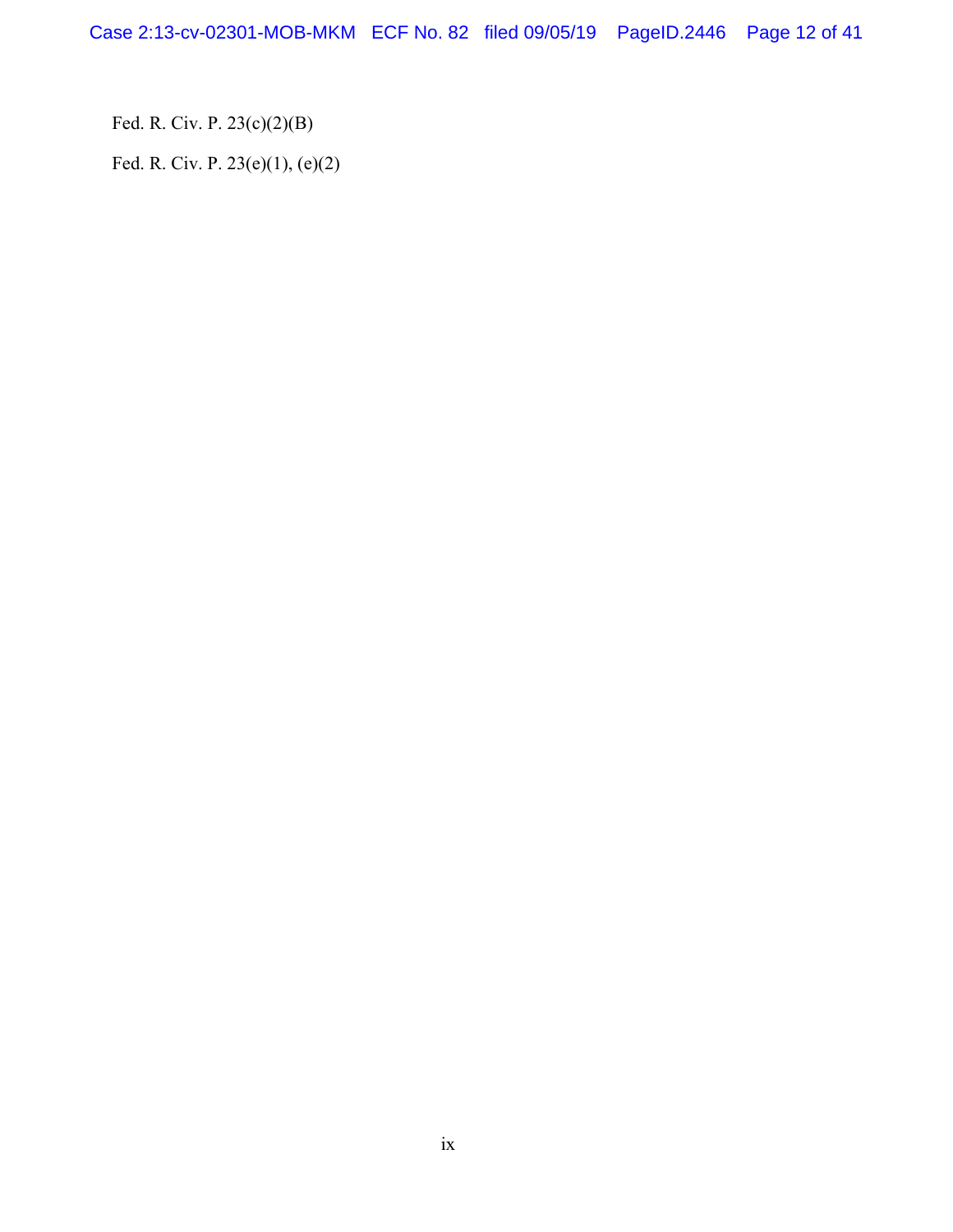### **INTRODUCTION**

All European Auto Supply, Inc. ("Plaintiff"), on behalf of Settlement Classes comprised of direct purchasers of Power Window Motors in the United States, has reached settlements with the MITSUBA and DENSO Defendants. Under the terms of the proposed settlements, the Settling Defendants will pay a total of \$3,160,761 (the two settlement funds will be collectively referred to as the "Power Window Motors Settlement Fund")<sup>1</sup> and provide cooperation to assist Plaintiff in the prosecution of claims against any remaining Defendant, should the need for such cooperation arise.<sup>2</sup>

In connection with the approval process for the settlements with the MITSUBA and DENSO Defendants, Plaintiff proposes to make a distribution to members of the Settlement Classes, subject to Court approval, from the Power Window Motors Settlement Fund, and will apply to the Court for an award of attorneys' fees and expenses, and an incentive payment.<sup>3</sup>

For the reasons set forth herein, Plaintiff respectfully submits that the proposed settlements are fair, reasonable, and adequate, and should be approved by the Court. Settlement Class Counsel also request that the Court approve the plan for distribution of the Power Window Motors Settlement Fund. Submitted herewith are proposed Orders and Final Judgments agreed to by Plaintiff and the Settling Defendants, and a proposed order granting the proposed plan for distribution.

 $\begin{array}{c}\n\hline\n\hline\n\hline\n\hline\n\hline\n\end{array}$  $<sup>1</sup>$  As discussed in Section II of this Memorandum, the MITSUBA settlement is subject to</sup> rescission based upon valid and timely requests for exclusion by members of the MITSUBA Settlement Class.

<sup>&</sup>lt;sup>2</sup> If the proposed settlements with the MITSUBA and DENSO Defendants become "final" under the terms of the Settlement Agreements, the claims in this litigation will be fully resolved.

 $3$  A separate motion for an award of attorneys' fees, reimbursement of litigation expenses, and an incentive payment to the Class Representative is being filed today with the Court.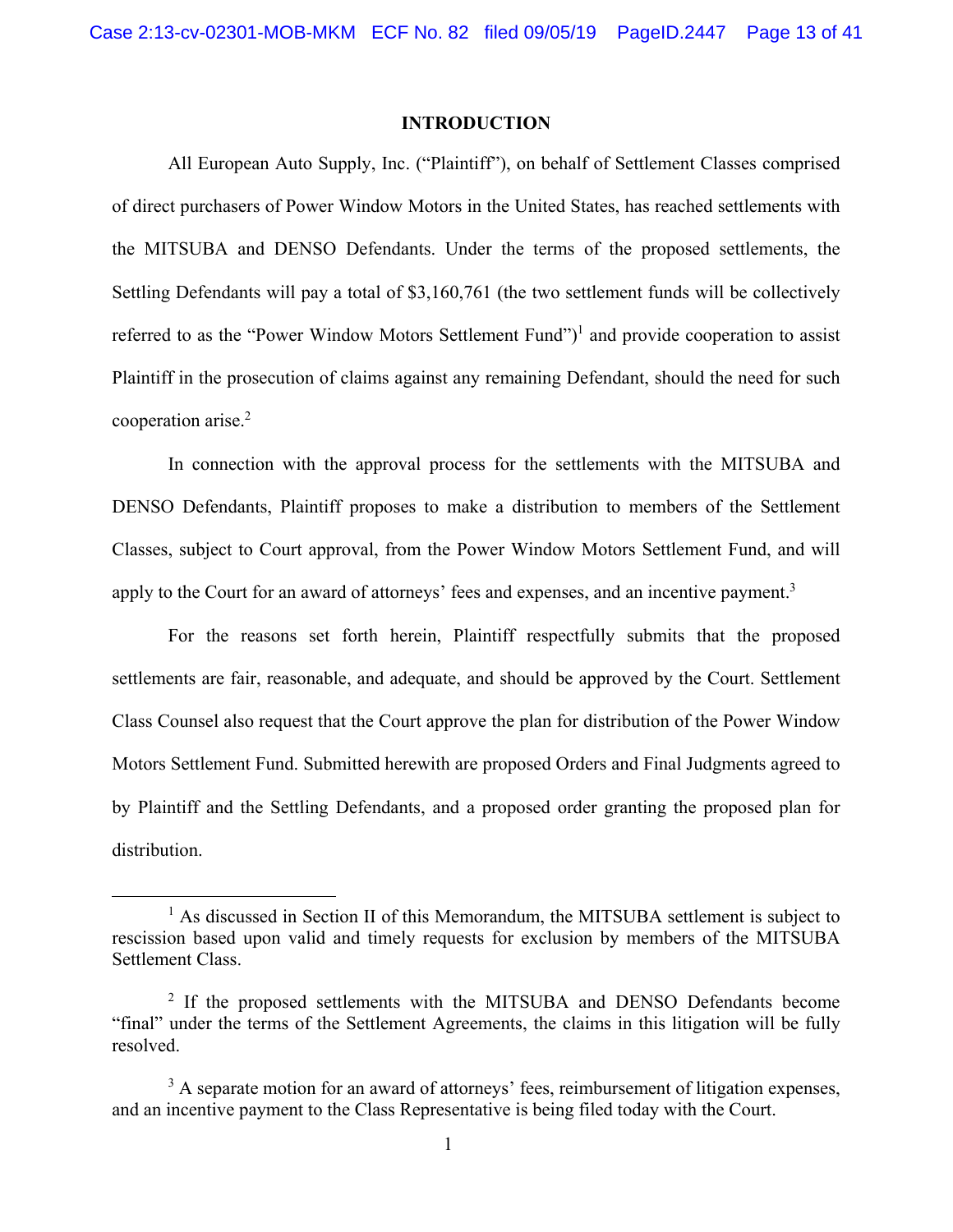## **I. BACKGROUND**

In May 2015, Plaintiff filed a class action lawsuit<sup>4</sup> against Defendants on behalf of direct purchasers of "Power Window Motors."<sup>5</sup> Plaintiff alleges that Defendants conspired to raise, fix, maintain, and stabilize prices, rig bids, and allocate the supply of Power Window Motors sold in the United States, in violation of federal antitrust laws. Plaintiff further alleges that as a result of the conspiracy, it and other direct purchasers of Power Window Motors were injured by paying more for those products than they would have paid in the absence of the alleged illegal conduct, and Plaintiff seeks recovery of treble damages, together with reimbursement of costs and an award of attorneys' fees.

On October 18, 2018, the Court preliminarily approved the settlement with the MITSUBA Defendants for \$3,060,761 (2:13-cv-02301, ECF No. 64). On April 26, 2019, as amended May 23, 2019, the Court preliminarily approved the settlement with the DENSO Defendants in the amount of \$100,000. (2:13-cv-02301, ECF Nos. 76, 77). These settlement funds, totaling \$3,160,761 plus accrued interest, have been placed into an interest-bearing escrow account. For each settlement, the Court also provisionally certified a proposed settlement class of direct purchasers of Power Window Motors pursuant to Fed. R. Civ. P. 23(b)(3).

Recent amendments to Rule 23 (effective December 1, 2018) require that "[t]he parties must provide the court with information sufficient to enable it to determine whether to give notice of [a proposed settlement] to the class." Fed. R. Civ. P. 23(e)(1)(A). Notice "is justified by the parties' showing that the court will likely be able to: (1) approve the proposal under Rule

 $\overline{4}$ <sup>4</sup> All European Auto Supply, Inc. v. Denso Corp., et al., 2:15-cv-11829, ECF No. 1 (E.D.) Mich. May 20, 2015).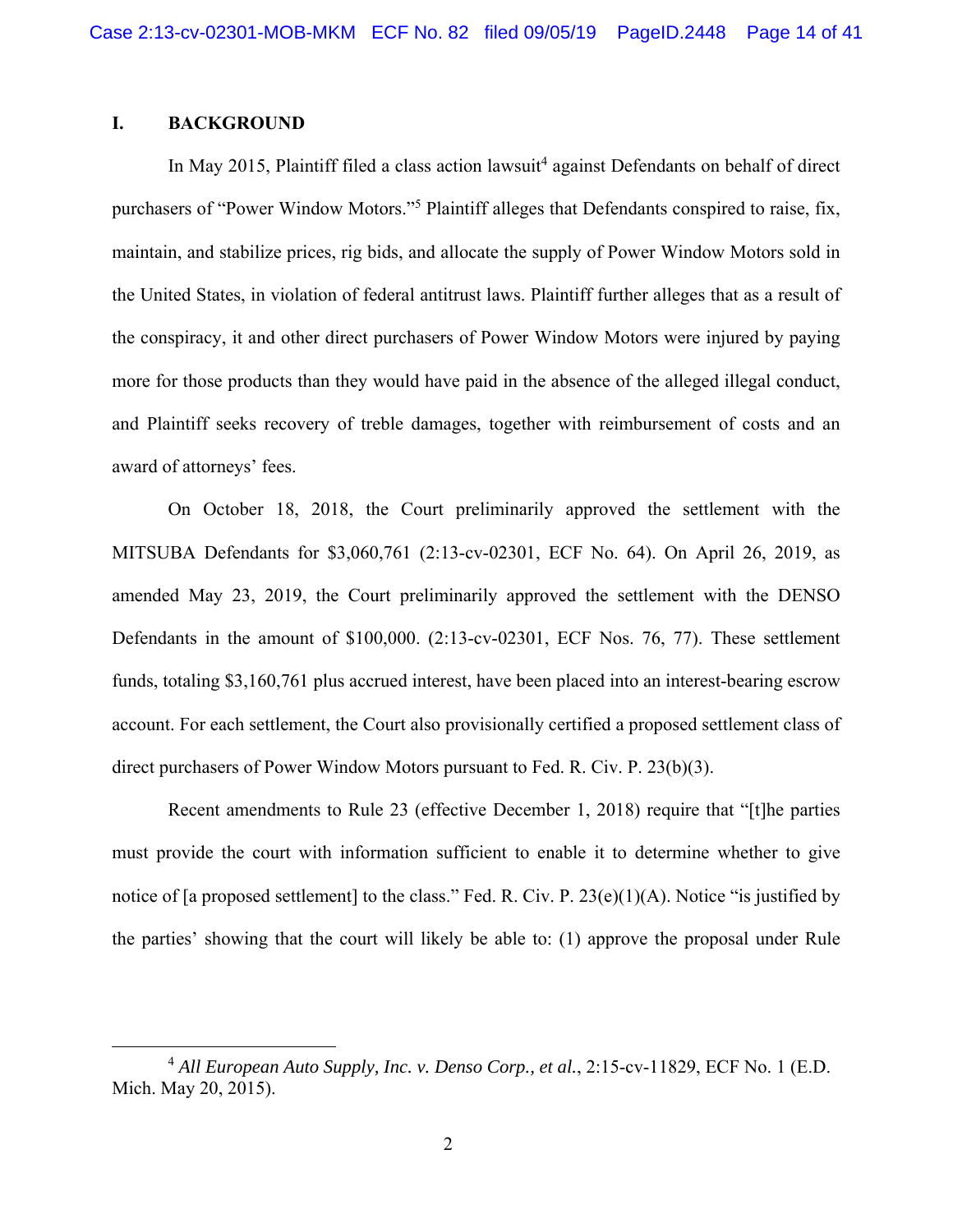23(e)(2); and (ii) certify the class for purposes of judgment on the proposal." Fed. R. Civ. P. 23(e)(1)(B). By Order dated July 19, 2019, the Court authorized the Direct Purchaser Plaintiff to disseminate notice of the proposed settlements with the MITSUBA and DENSO Defendants, the fairness hearing, and related matters to the Settlement Classes (the "Notice Order"). (2:13-cv-02301, ECF No. 79).

Pursuant to the Notice Order, on August 8, 2019, 41 copies of the Notice of Proposed Settlements of Direct Purchaser Class Action with MITSUBA and DENSO Defendants and Hearing on Settlement Approval and Related Matters, and Claim Form (the "Notice") (attached as Exhibit 1) were mailed, postage prepaid, to all potential members of the Settlement Classes identified by Defendants. Further, on August 12, 2019, a Summary Notice of Proposed Settlements of Direct Purchaser Class Action with MITSUBA and DENSO Defendants and Hearing on Settlement Approval and Related Matters (the "Summary Notice") was published in *Automotive News*; additionally, an online banner notice appeared over a 21-day period on www.AutoNews.com, the digital version of *Automotive News*, and an Informational Press Release was issued nationwide via PR Newswire's "Auto Wire," which targets auto industry trade publications. Finally, a copy of the Notice was (and remains) posted online at www.autopartsantitrustlitigation.com.<sup>6</sup>

The deadline for submission of objections to the proposed settlements and request for an award of attorneys' fees, litigation costs and expenses, and an incentive payment to the Class

 $rac{1}{5}$  $5$  The meaning of the term "Power Window Motors" is defined in each settlement agreement, but generally includes small electric motors used to raise and lower windows in a motor vehicle.

<sup>6</sup> Counsel for the MITSUBA and DENSO Defendants have informed Settlement Class Counsel that their clients fulfilled their obligations under 28 U.S.C. § 1715 (the "Class Action Fairness Act of 2005"), by disseminating the requisite notice to the appropriate federal and state officials (MITSUBA – June 21, 2019; DENSO – April 11, 2019).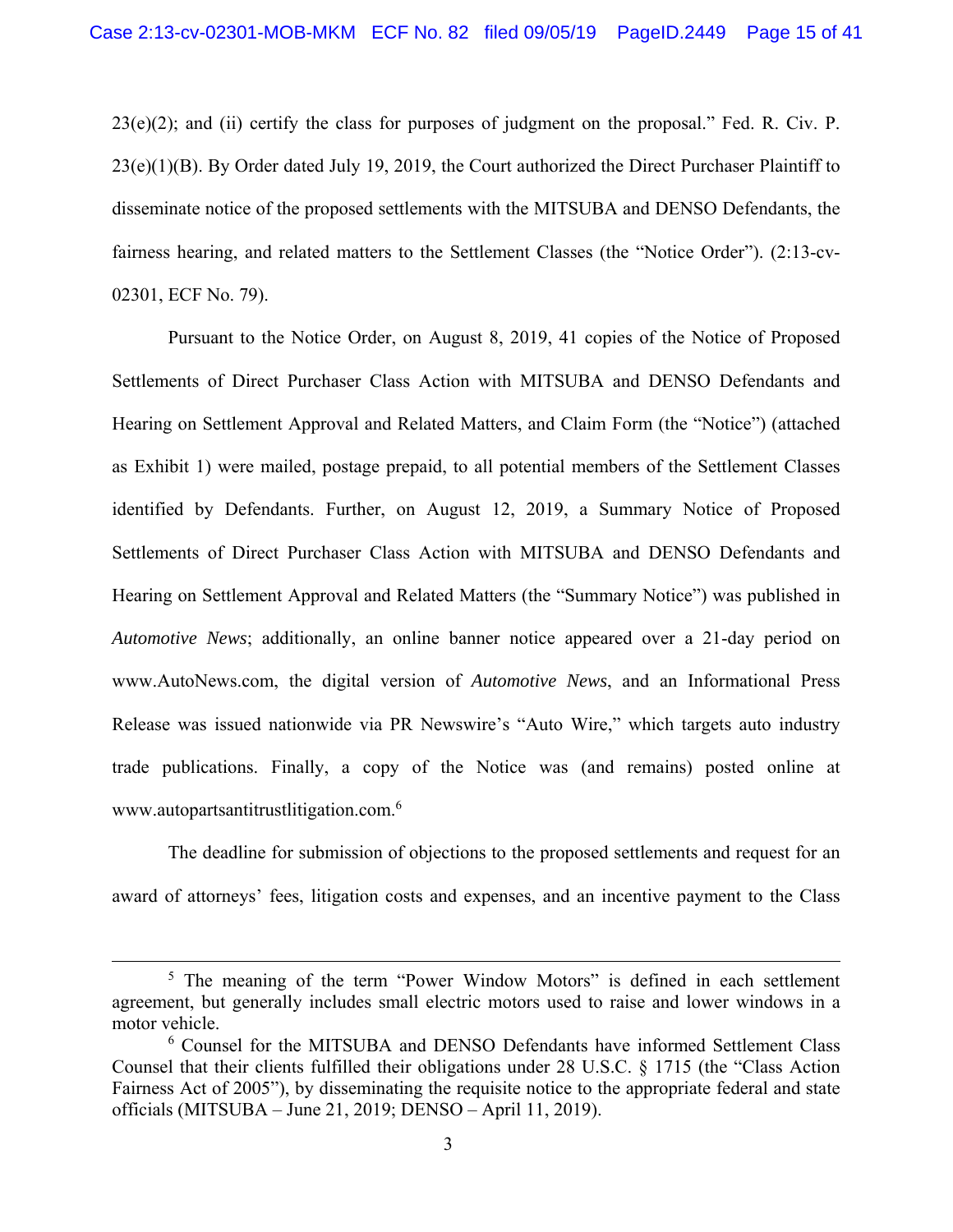Representative, and for requests for exclusion from the Settlement Classes, is September 27, 2019. To date, there have been no objections to the proposed settlements or to the requests for attorneys' fees and litigation expenses, nor any requests for exclusions.

## **II. TERMS OF THE SETTLEMENT AGREEMENTS**

Plaintiff, on behalf of the MITSUBA and DENSO Settlement Classes, entered into settlements with the MITSUBA (\$3,060,761) and DENSO (\$100,000) Defendants totaling \$3,160,761.<sup>7</sup> Additionally, the Settling Defendants have agreed to cooperate with respect to the prosecution of claims against any remaining Defendant, should the need for such cooperation arise.

The nature and extent of the cooperation agreed to by the Settling Defendants is described in detail in their respective Settlement Agreements, copies of which are on file with the Clerk of Court and available online at www.autopartsantitrustlitigation.com. Generally, however, in addition to the cash payments, each Settling Defendant has agreed to provide some forms of cooperation that may include: (a) the production of documents, data, and other information potentially relevant to Plaintiff's claims; (b) assistance in understanding information produced to Plaintiff and facilitating the use of such information at trial; (c) meetings between Settlement Class Counsel and Settling Defendants' counsel who will provide information relevant to the claims in this litigation; (d) witness interviews; (e) depositions; (f) declarations; and (g) trial testimony. As stated in *In re Linerboard Antitrust Litig.*, 292 F. Supp. 2d 631, 643 (E.D. Pa. 2003), such cooperation provisions provide a "substantial benefit" to the class and "strongly

 $\overline{a}$ 

 $7$  As set forth at page 3 of the Notice, the MITSUBA Settlement Agreement is subject to rescission based upon valid and timely requests for exclusion by members of the MITSUBA Settlement Class. Plaintiff will provide the Court with a report on opt-outs and the impact, if any, upon the Power Window Motors Settlement Fund, after the opt-out deadline and prior to the Fairness Hearing.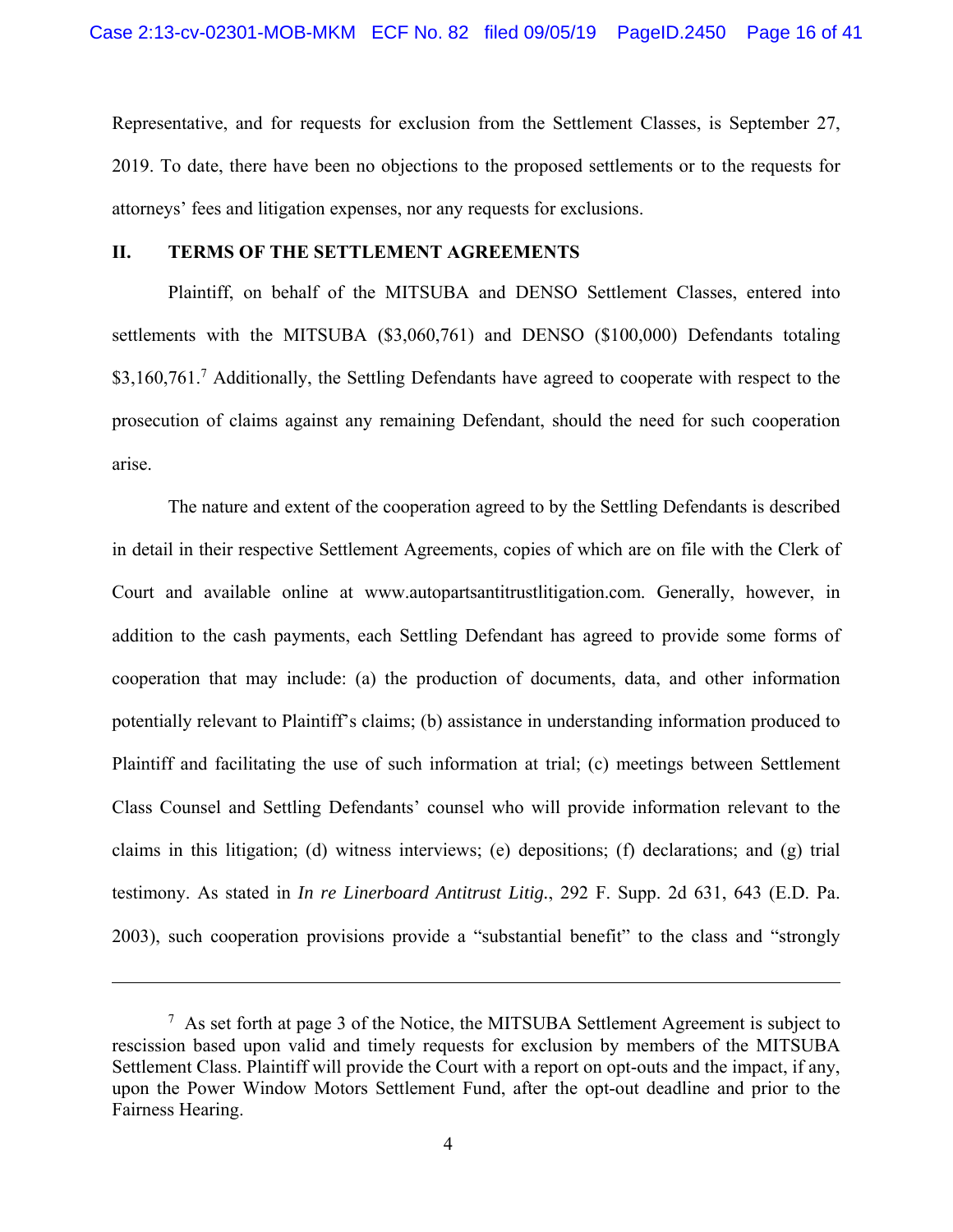militate[] toward approval of the Settlement Agreement." This cooperation will enhance and strengthen Plaintiff's prosecution of their claims against any remaining Defendant.

In exchange for the settlement payments and cooperation, the proposed settlements provide, *inter alia*, for the release by Plaintiff, and the other Settlement Class members, of "Released Claims" against the MITSUBA and DENSO Defendants and other "Releasees" (as defined in the respective Settlement Agreements). The Released Claims are antitrust and similar claims arising from the conduct alleged in the Complaint. The releases specifically exclude certain claims against the MITSUBA and DENSO Defendants including claims: based upon indirect purchases of Power Window Motors; based on negligence, personal injury, or product defects; relating to purchases of Power Window Motors outside the United States; and concerning any product other than Power Window Motors.

Moreover, all of the MITSUBA and DENSO Defendants' sales to Settlement Class members remain in the case as a potential basis for joint and several liability and damages against other current or future Defendants in the litigation.

Plaintiff believes that the proposed settlements are fair, reasonable, and adequate to the Settlement Classes. The Settlement Agreements were consummated only after extensive arm'slength negotiations between experienced and sophisticated counsel. They are the result of good faith negotiations, after factual investigation and legal analysis by experienced counsel, and are based upon the attorneys' full understanding of the strengths and weaknesses of their respective positions. Plaintiff respectfully submits that each of the proposed MITSUBA and DENSO settlements merits final approval.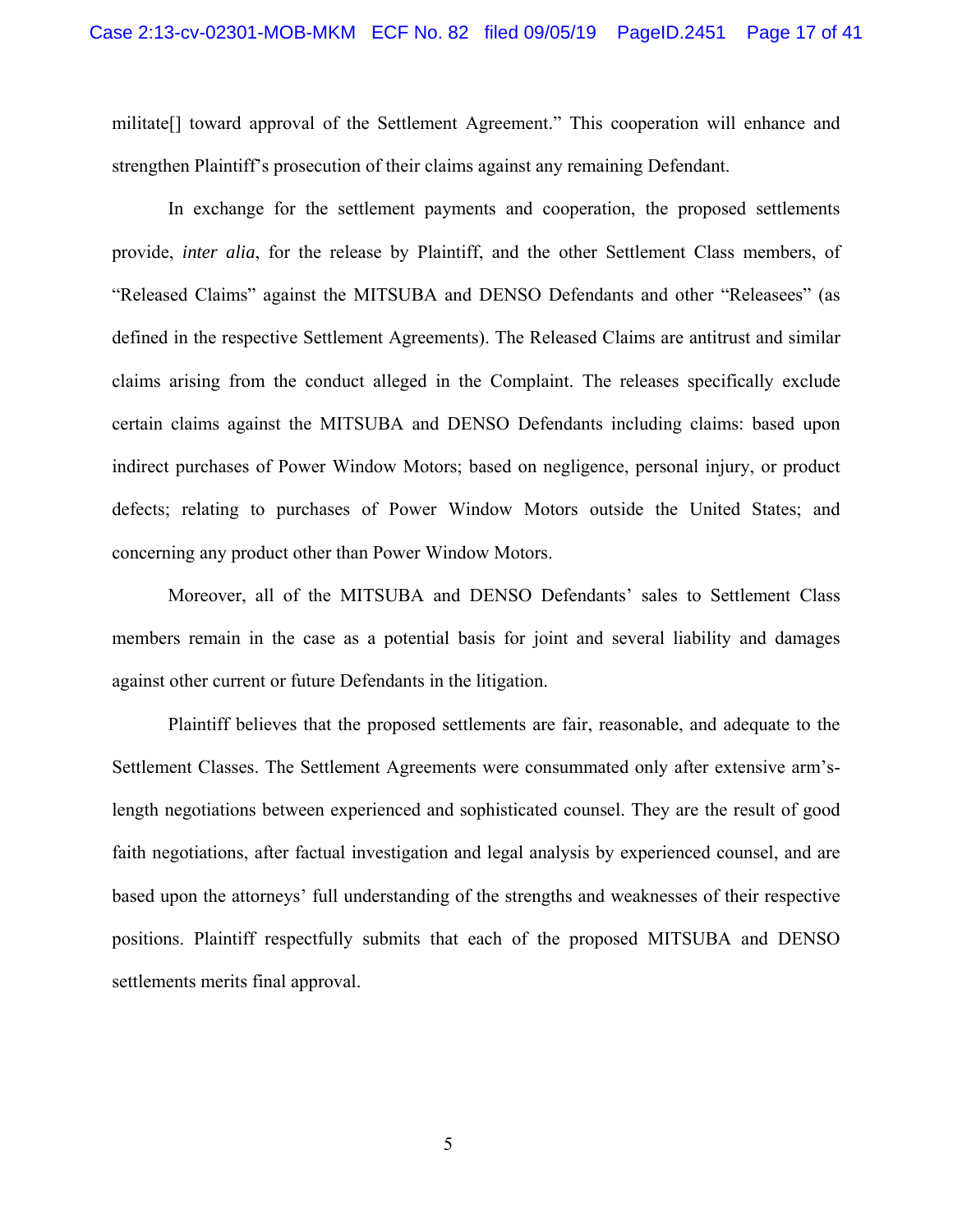#### **III. THE PROPOSED SETTLEMENTS ARE FAIR, REASONABLE, AND ADEQUATE AND SHOULD BE APPROVED BY THE COURT**

#### **A. The Governing Standards.**

A court has broad discretion in deciding whether to approve a class action settlement. *UAW v. Gen. Motors Corp.*, 497 F.3d 615, 636 (6th Cir. 2007). In exercising this discretion, courts give considerable weight and deference to the views of experienced counsel as to the merits of an arm's-length settlement. *Dick v. Sprint Commc'ns*, 297 F.R.D. 283, 297 (W.D. Ky. 2014) ("The Court defers to the judgment of the experienced counsel associated with the case, who have assessed the relative risks and benefits of litigation.").

Recognizing that a settlement represents an exercise of judgment by the negotiating parties, courts have consistently held that a judge reviewing a settlement should not "substitute his or her judgment for that of the litigants and their counsel." *IUE-CWA v. General Motors Corp.*, 238 F.R.D. 583, 593 (E.D. Mich. 2006). In light of the uncertainties and risks inherent in any litigation, courts take a common-sense approach and approve class action settlements if they fall within a "range of reasonableness." *Sheick v. Auto. Component Carrier LLC*, No. 2:09-cv-14429, 2010 WL 4136958, at \*15 (E.D. Mich. Oct. 18, 2010) (citation omitted). Moreover, a district court should guard against demanding too large a settlement, because a settlement "represents a compromise in which the highest hopes for recovery are yielded in exchange for certainty and resolution." *Int'l Union, United Auto., Aerospace & Agric. Implement Workers of Am. v. Ford Motor Co.*, No. 05-74730, 2006 WL 1984363, at \*23 (E.D. Mich. July 13, 2006) (citation omitted); *accord Sullivan v. DB Investments, Inc.*, 667 F.3d 273, 324 (3d Cir. 2011).

#### **B. The Proposed Settlements are Fair, Reasonable, and Adequate.**

Fed. R. Civ. P. 23(e)(2) provides that a court may approve a settlement that would bind class members only after a hearing and on finding that the settlement is "fair, reasonable, and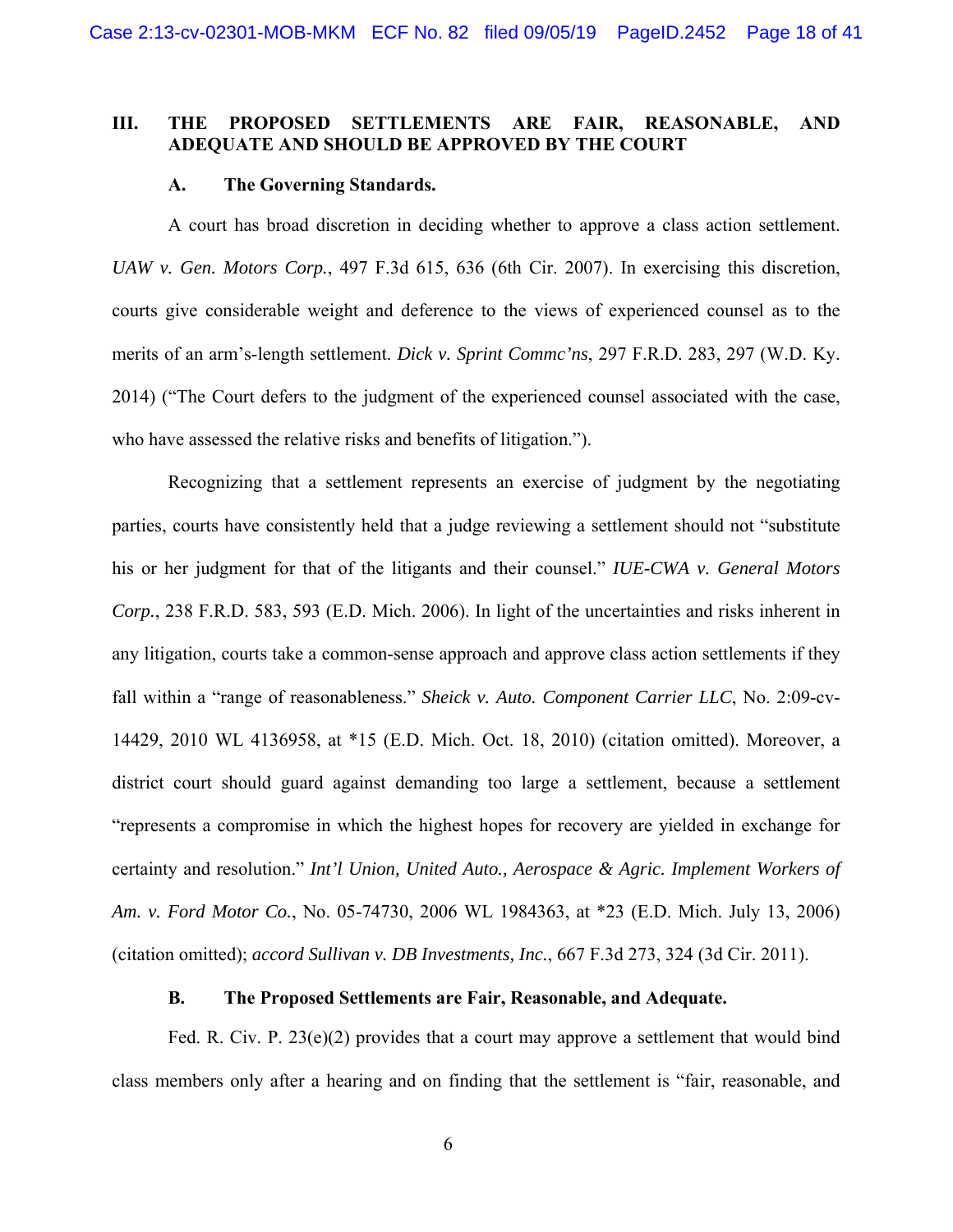adequate." *Accord In re Packaged Ice Antitrust Litig.*, No. 08-MD-01952, 2011 WL 717519, at \*8 (E.D. Mich. Feb. 22, 2011). The 2018 amendments to Rule 23(e) set forth a list of factors for a court to consider before approving a proposed settlement. The factors are whether:

- (A) the class representatives and class counsel have adequately represented the class;
- (B) the proposal was negotiated at arm's length;
- (C) the relief provided for the class is adequate, taking into account:
	- (i) the costs, risks, and delay of trial and appeal;
	- (ii) the effectiveness of any proposed method of distributing relief to the class, including the method of processing class-member claims;
	- (iii) the terms of any proposed award of attorney's fees, including timing of payment; and
	- (iv) any agreement required to be identified under Rule  $23(e)(3)$ ; and

(D) the proposal treats class members equitably relative to each other.

Fed. R. Civ. P. 23(e)(2).

Historically, courts in the Sixth Circuit have considered factors comparable to those in Rule 23(e)(2) in determining whether a settlement should be approved. *See In re Automotive Parts Antitrust Litig*., No. 12-md-02311, 2016 WL 9280050, at \*5 (E.D. Mich. Nov. 28, 2016) (considering (1) the likelihood of success on the merits weighed against the amount and form of the relief offered in the settlement; (2) the complexity, expense, and likely duration of further litigation; (3) the opinions of class counsel and class representatives; (4) the amount of discovery engaged in by the parties; (5) the reaction of absent class members; (6) the risk of fraud or collusion; and (7) the public interest). *Accord UAW*, 497 F.3d at 631; *Griffin v. Flagstar Bancorp, Inc.*, No. 2:10-cv-10610, 2013 WL 6511860, at \*3 (E.D. Mich. Dec. 12, 2013); *In re Polyurethane Foam Antitrust Litig.*, No. 1:10-MD-2196, 2015 WL 1639269, at \*3 (N.D. Ohio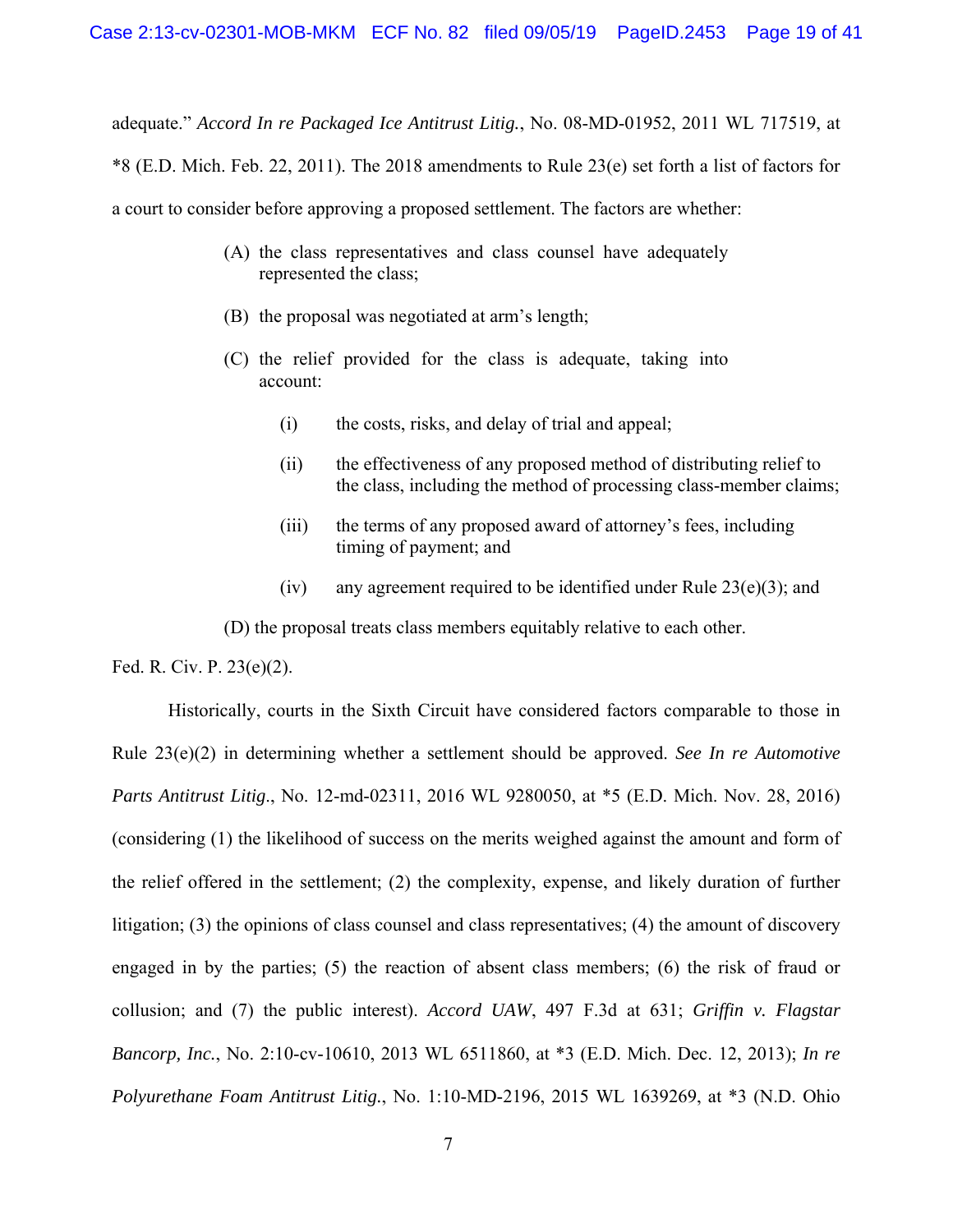Feb. 26, 2015), appeal dismissed (Dec. 4, 2015). The Advisory Committee Notes to Rule 23 acknowledge these judicially created standards, explaining that the newly enumerated Rule 23(e) factors are "core concerns" in every settlement and were not intended to displace a court's consideration of other relevant factors in a particular case. Fed. R. Civ. P. 23 Advisory Committee Note (2018 Amendment).

As discussed more fully below, the MITSUBA and DENSO settlements are fair, reasonable, and adequate under the relevant criteria, and should be approved under Rule  $23(e)(2)$ .

# **1. The Class Representative and Class Counsel Have Adequately Represented the Classes, and the Settlements Were Reached at Arm's Length.**

The first two factors of Rule  $23(e)(2)$  (adequate representation by the class representative and class counsel and whether the settlement was reached at arm's length) are procedural and focus on the history and conduct of the litigation and settlement negotiations. Fed. R. Civ. P. 23 Advisory Committee Note. Relevant considerations may include the experience and expertise of plaintiff's counsel, the quantum of information available to counsel negotiating the settlement, the stage of the litigation and amount of discovery taken, the pendency of other litigation concerning the subject matter, the length of the negotiations, whether a mediator or other neutral facilitator was used, the manner of negotiation, whether attorney's fees were negotiated with the defendant and if so how they were negotiated and their amount, and other factors that may demonstrate the fairness of the negotiations. *Id.*

The Plaintiff and Settlement Class Counsel have adequately represented the Proposed Settlement Classes in connection with the MITSUBA and DENSO settlements, and the litigation in general. The Plaintiff's interests are the same as those of the Settlement Class members, and Settlement Class Counsel have extensive experience in handling class action antitrust and other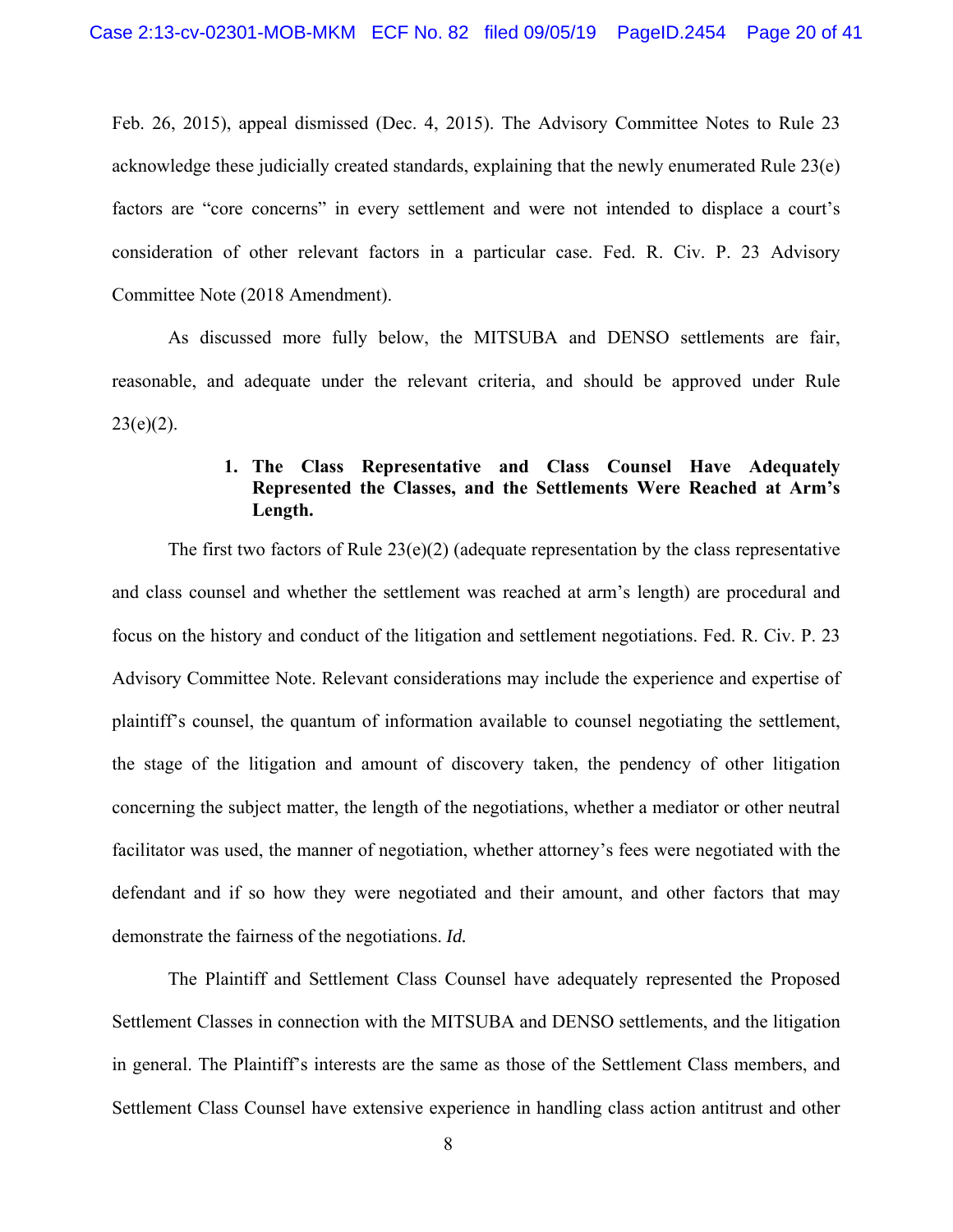complex litigation. They have represented the Direct Purchaser Plaintiffs from the inception of the *Automotive Parts Antitrust Litigation* and negotiated these settlements at arm's length with well-respected and experienced counsel for the Settling Defendants. There is a presumption that settlement negotiations were conducted in good faith and that the resulting agreement was reached without collusion. *Griffin*, 2013 WL 6511860, at \*3; *Packaged Ice*, 2011 WL 717519, at \*12; *Ford*, 2006 WL 1984363, at \*26; *Sheick v. Automotive Component Carrier LLC*, No. 09- 14429, 2010 WL 3070130, at \*19-20 (E.D. Mich. Aug. 2, 2010). Settlements reached by experienced counsel that result from arm's-length negotiations are entitled to deference from the court. *Dick v. Sprint Commc'ns*, 297 F.R.D. 283, 296 (W.D. Ky. 2014) ("Giving substantial weight to the recommendations of experienced attorneys, who have engaged in arms-length settlement negotiations, is appropriate . . . .") (quoting *In re Countrywide Fin. Corp. Customer Data Sec. Breach Litig.*, No. 3:08-MD-01998, 2010 WL 3341200, at \*4 (W.D. Ky. Aug. 23, 2010)); *accord In re Southeastern Milk Antitrust Litig.*, 2:07-cv-208, 2013 WL 2155379, at \*5 (E.D. Tenn. May 17, 2013); *In re Auto. Refinishing Paint Antitrust Litig.*, 617 F. Supp. 2d. 336, 341 (E.D. Pa. 2007).

The negotiations that led to the settlements were at all times conducted at arm's length and took months to complete. Although there has been no formal discovery in this action, the Defendants produced to Plaintiffs tens of thousands of pages of documents, which were copies of the documents they produced to the Department of Justice ("DOJ"). Plaintiff also received substantial cooperation from a leniency applicant pursuant to the Antitrust Criminal Penalty Enhancement and Reform Act, Pub. L. No. 108-237, § 213(b), 118 Stat. 661, 666-68 (June 22, 2004). In addition, relevant information about the Power Window Motors conspiracy was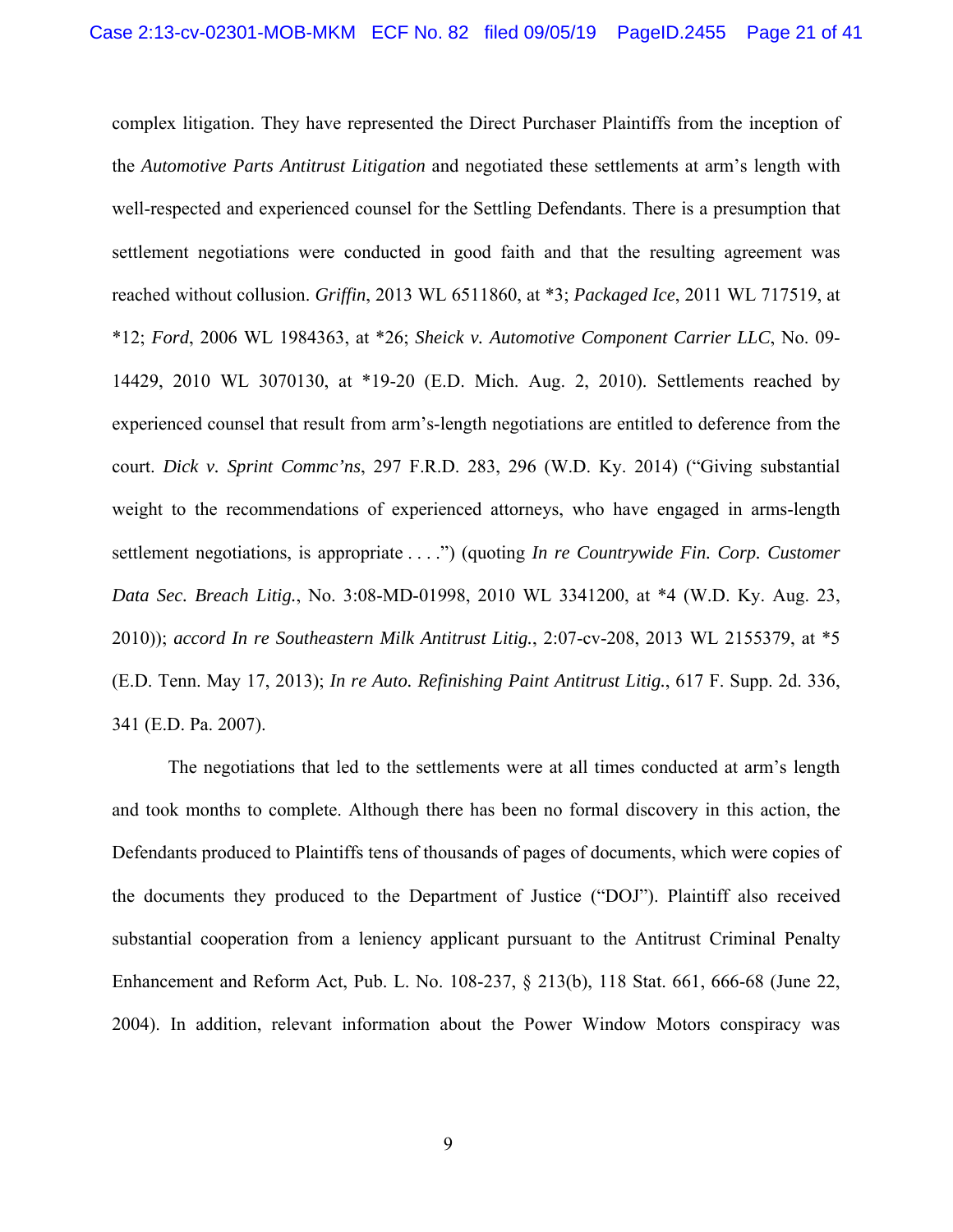obtained through Settlement Class Counsel's investigation.<sup>8</sup> This information and Settlement Class Counsel's legal analysis allowed Settlement Class Counsel to evaluate not only the strengths and weaknesses of the legal case, but also the potential value of the promised cooperation by the Settling Defendants.

Because the proposed settlements were negotiated at arm's length by experienced counsel knowledgeable about the facts and the law, consideration of these factors fully supports final approval of the settlements.<sup>9</sup>

#### **2. The Relief Provided to the Classes is Adequate.**

The relief provided to the classes consists of cash payments by the MITSUBA and DENSO Defendants totaling \$3,160,761, together with cooperation in the continued prosecution of the claims against any remaining Defendant. Settlement Class Counsel believe that the cash and cooperation is adequate relief for the Settlement Classes.

Generally, in evaluating a proposed class settlement, the court does "not decide the merits of the case or resolve unsettled legal questions." *Carson v. Am. Brands, Inc.*, 450 U.S. 79, 88 n.14 (1981). There are two reasons for this. First, the object of settlement is to avoid the determination of contested issues, so the approval process should not be converted into an abbreviated trial on the merits. *Van Horn v. Trickey*, 840 F.2d 604, 607 (8th Cir. 1988). Second, "[b]eing a preferred means of dispute resolution, there is a strong presumption by courts in favor

 <sup>8</sup> Although the amount of discovery completed is a factor to be considered in the settlement approval process, there is no baseline amount of discovery required to satisfy this factor. *Packaged Ice*, 2010 WL 3070161, at \*5-6. The "question is whether the parties had adequate information about their claims." *Griffin*, 2013 WL 6511860, at \*3 (quoting *In re Global Crossing Sec. & ERISA Litig.*, 225 F.R.D. 436, 458 (S.D.N.Y. 2004)). *Accord In re Packaged Ice Antitrust Litig.*, No. 08-MD-01952, 2011 WL 6209188, at \*13 (E.D. Mich. Dec. 13, 2011) (absence of formal discovery not an obstacle to settlement approval). As explained above, the Plaintiff had adequate information about the facts from the Defendants' DOJ productions and their cooperation.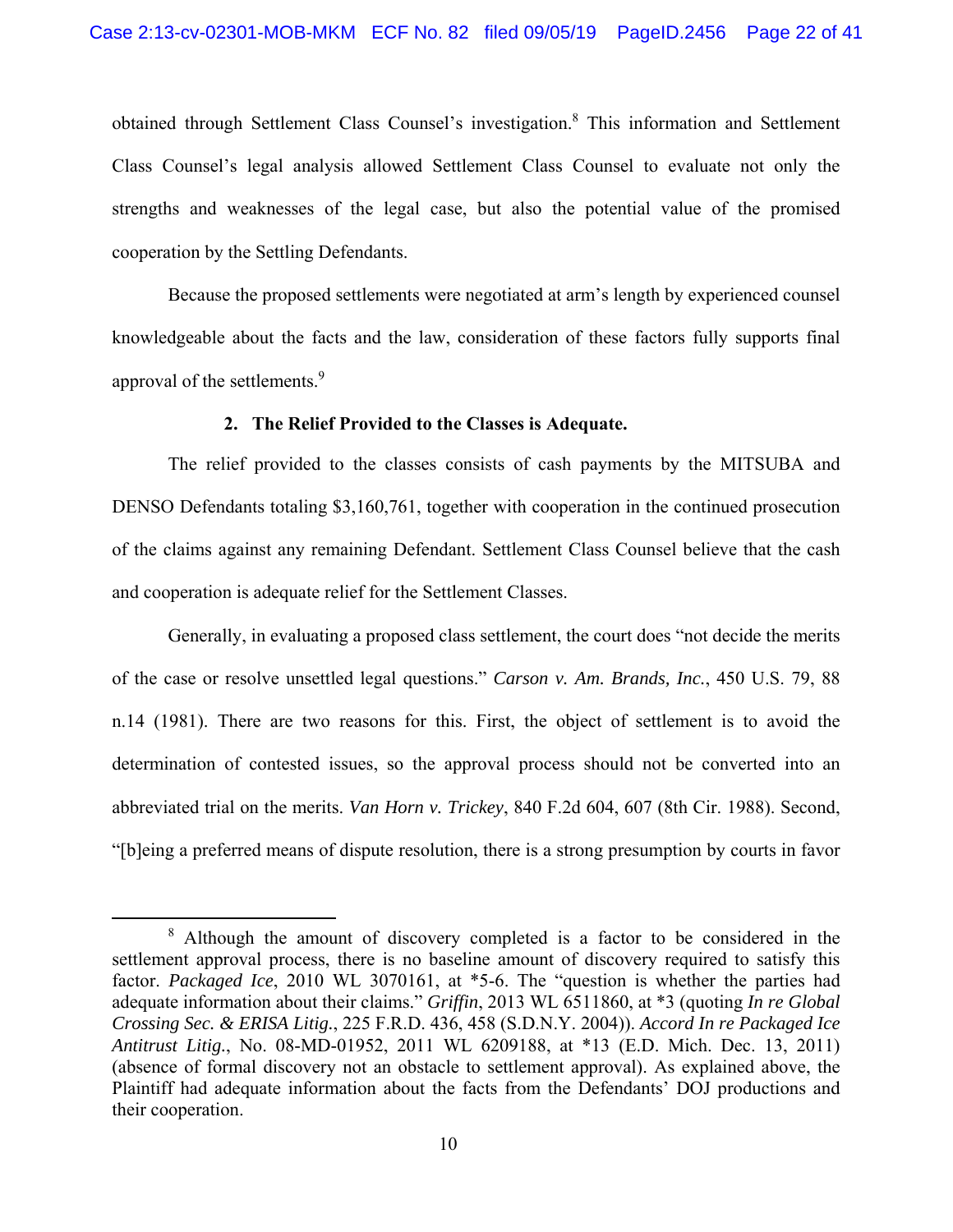of settlement." *Telectronics*, 137 F. Supp. 2d at 1008-09 (citing *Manual for Complex Litigation*  (3d ed.) § 30.42). This is particularly true in the case of class actions. *Berry v. Sch. Dist. of City of Benton Harbor*, 184 F.R.D. 93, 97 (W.D. Mich. 1998).

Both the Sixth Circuit and courts in the Eastern District of Michigan "have recognized that the law favors the settlement of class action lawsuits." *See, e.g., In re Automotive Parts Antitrust Litig.*, 12-MD-02311, 2:12-cv-00103, ECF No. 497, at 11 (E.D. Mich. June 20, 2016) (quoting *Griffin v. Flagstar Bancorp, Inc.*, No. 2:10-cv-10610, 2013 WL 6511860, at \*2 (E.D. Mich. Dec. 12, 2013)). *Accord Sims v. Pfizer, Inc.*, No. 1:10-cv-10743, 2016 WL 772545, at \*6 (E.D. Mich. Feb. 24, 2016). A court's inquiry on final approval is whether the proposed settlement is "fair, adequate, and reasonable to those it affects and whether it is in the public interest." *Lessard v. City of Allen Park*, 372 F. Supp. 2d 1007, 1009 (E.D. Mich. 2005) (citing *Williams v. Vukovich*, 720 F.2d 909, 921-23 (6th Cir. 1983)); *Olden v. Gardner*, 294 Fed. Appx. 210, 217 (6th Cir. 2008). This determination requires consideration of "whether the interests of the class as a whole are better served if the litigation is resolved by the settlement rather than pursued." *In re Cardizem CD Antitrust Litig.*, 218 F.R.D. 508, 522 (E.D. Mich. 2003); *Sheick v. Auto. Component Carrier LLC*, No. 2:09-cv-14429, 2010 WL 4136958, at \*14-15 (E.D. Mich. Oct. 18, 2010).

#### **a. The Costs, Risks, and Delay of Trial and Appeal.**

When considering the adequacy of the relief to the class in determining the fairness of a class action settlement, the court should assess it "with regard to a 'range of reasonableness,' which 'recognizes the uncertainties of law and fact in any particular case and the concomitant risks and costs inherent in taking any litigation to completion.'" *Sheick*, 2010 WL 4136958, \*15

 <sup>9</sup>  $9$  There was no negotiation of attorney's fees. As noted above, a motion seeking an award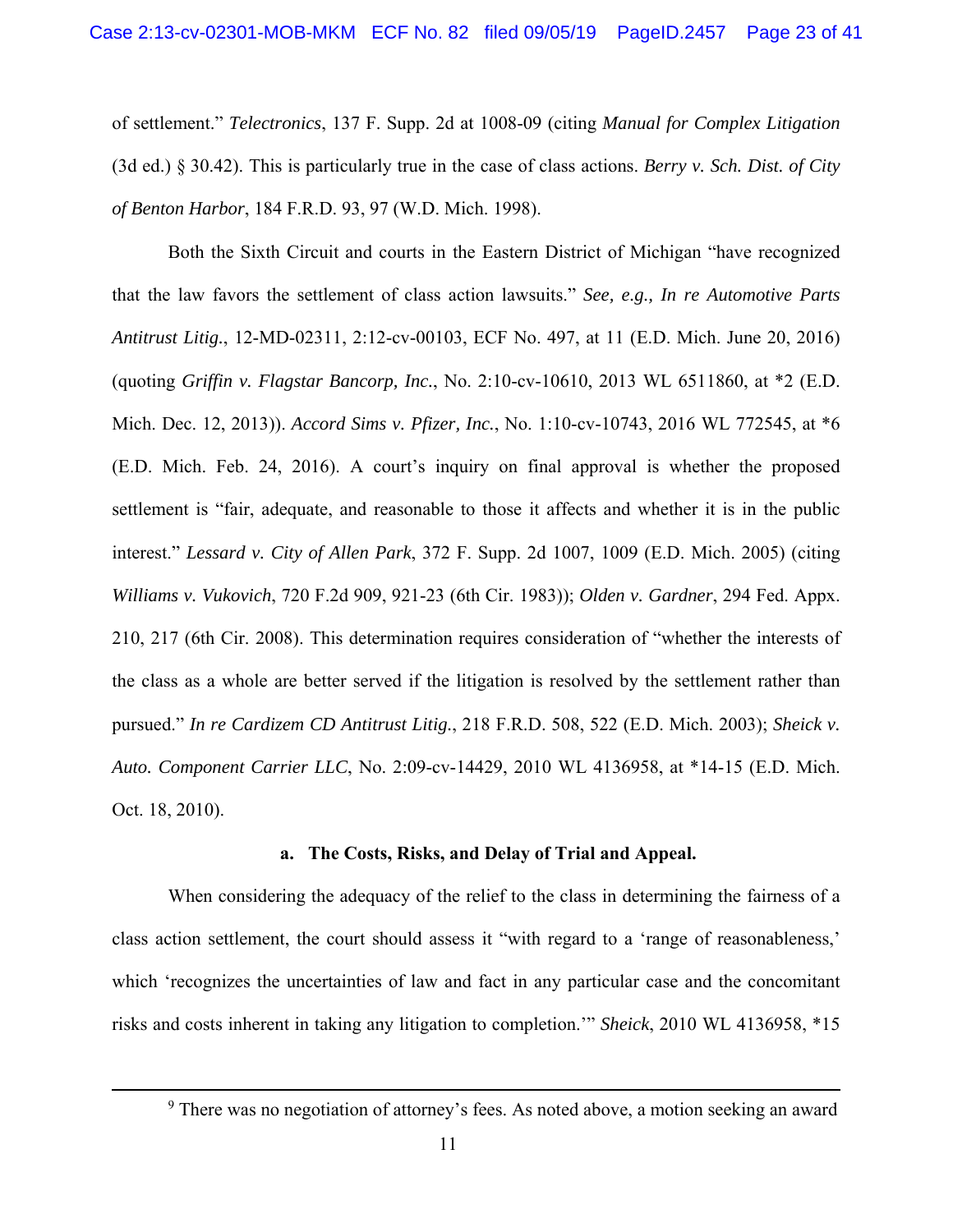(quoting *IUE-CWA v. General Motors Corp*., 238 F.R.D. 583, 594 (E.D. Mich. 2006)); *Ford*, 2006 WL 1984363, at \*21; *Ford v. Fed.-Mogul Corp*., No. 2:09-cv-14448, 2015 WL 110340, at \*6 (E.D. Mich. Jan. 7, 2015). These risks must be weighed against the settlement consideration: here the certainty of cash payments by the MITSUBA (\$3,060,761) and DENSO (\$100,000) Defendants totaling \$3,160,761, together with cooperation by each of the Settling Defendants, which is valuable to the Settlement Class members with respect to continuing to litigate against any remaining Defendant. *See Automotive Parts*, 2:12-cv-00103, ECF No. 497, at 12 ("cooperation strongly militates toward approval" of the settlements) (quoting *Linerboard*, 292 F. Supp. 2d 643).

Settlement Class Counsel believe that the settlements are an excellent result. Weighing the settlements' benefits against the risks and costs of continued litigation tilts the scale toward approval. *See Griffin*, 2013 WL 6511860, at \*4; *Packaged Ice*, 2011 WL 717519, at \*9. Plaintiff is optimistic about the likelihood of ultimate success in this case, but success is not certain. As this Court has previously noted, success is not guaranteed even in those instances where a settling defendant has pleaded guilty in a criminal proceeding brought by the Department of Justice. That is because, among other things, the DOJ is not required to prove class-wide impact or damages, both of which require complex and expensive expert analyses, and the outcome of litigating those issues is uncertain. *Automotive Parts*, 2:12-cv-00103, ECF No. 497, at 11.

The MITSUBA and DENSO Defendants are each represented by highly experienced and competent counsel. They undoubtedly would deny Plaintiff's allegations of liability and damages, vigorously oppose Plaintiff's motion for class certification, and assert a number of defenses. Plaintiff believes the Settling Defendants are prepared to defend this case through trial

 $\overline{a}$ 

of attorney's fees and expenses will be filed today.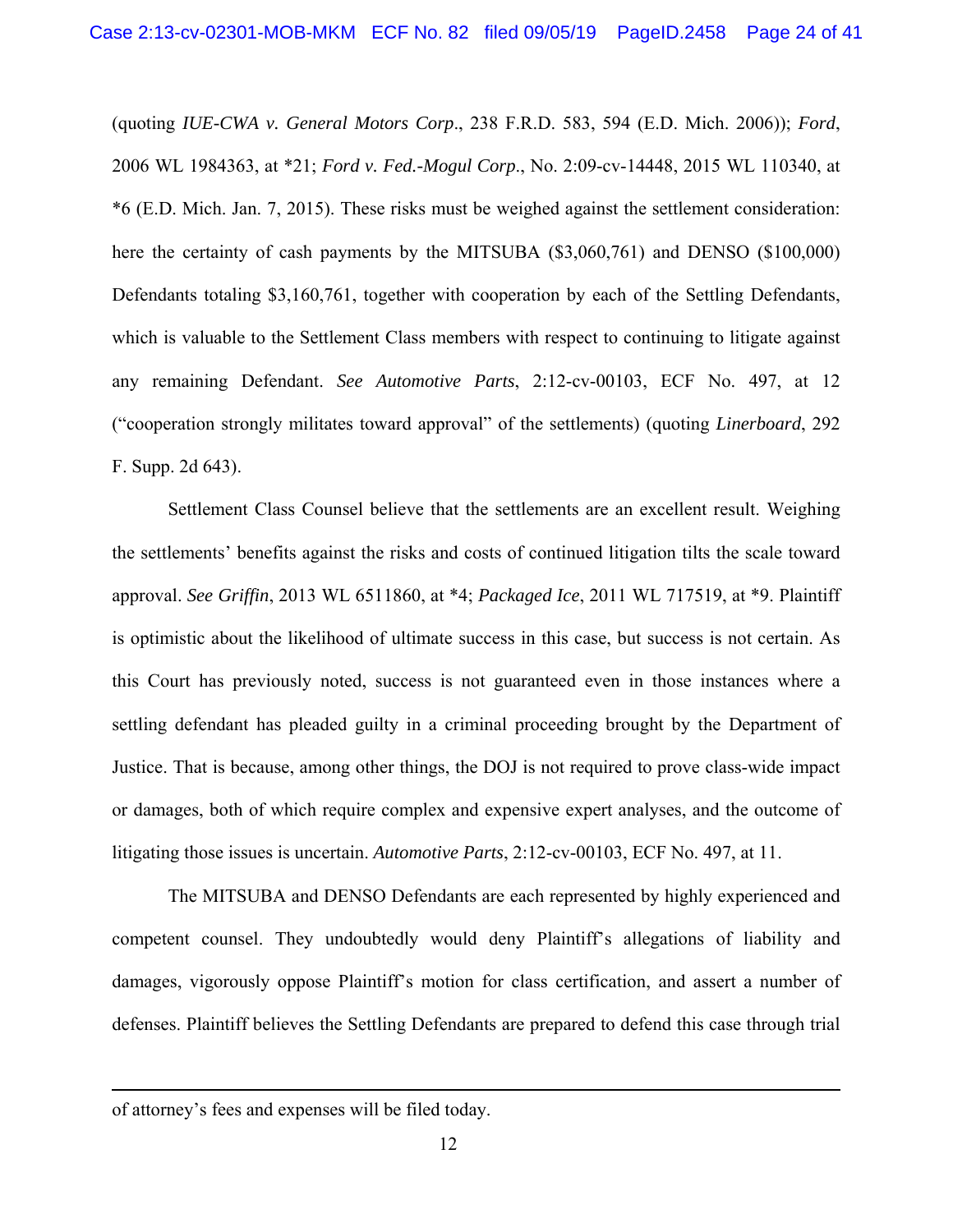and appeal. Risk is inherent in any litigation, and this is particularly true with respect to class actions. So, while optimistic about the outcome of this litigation, Plaintiff must acknowledge the risk that some or all of the Settling Defendants could prevail with respect to certain legal or factual issues, which could reduce or eliminate any potential recovery.

"Settlements should represent 'a compromise which has been reached after the risks, expense and delay of further litigation have been assessed.'" *Cardizem*, 218 F.R.D. at 523 (quoting *Vukovich*, 720 F.2d at 922). "[T]he prospect of a trial necessarily involves the risk that Plaintiffs would obtain little or no recovery." *Id.* at 523. This is particularly true for class actions, which are "inherently complex." *Telectronics*, 137 F. Supp. 2d at 1013 (settlement avoids the costs, delays, and multitude of other problems associated with complex class actions).

The MITSUBA Defendants have the right to withdraw from their settlement based upon valid and timely requests for exclusion by members of the MITSUBA Settlement Class. Thus, it is not appropriate to discuss with any specificity Settlement Class Counsel's analysis of the risks of litigation because of the possibility that the MITSUBA Defendants could seek to use any such disclosures against Plaintiff going forward. Settlement Class Counsel believe that at this point it is sufficient to state that complex antitrust litigation of this scope has certain inherent risks that the settlements at least partially negate.

In deciding whether a proposed settlement warrants approval, "[t]he Court should also consider the judgment of counsel and the presence of good faith bargaining between the contending parties." *Delphi*, 248 F.R.D. at 498. Counsel's judgment "that settlement is in the best interests of the class 'is entitled to significant weight, and supports the fairness of the class settlement.'" *Packaged Ice*, 2011 WL 717519, at \*11 (quoting *Sheick*, 2010 WL 4136958, at \*18); *Fed.-Mogul Corp.*, 2015 WL 110340, at \*9. "In the absence of evidence of collusion (there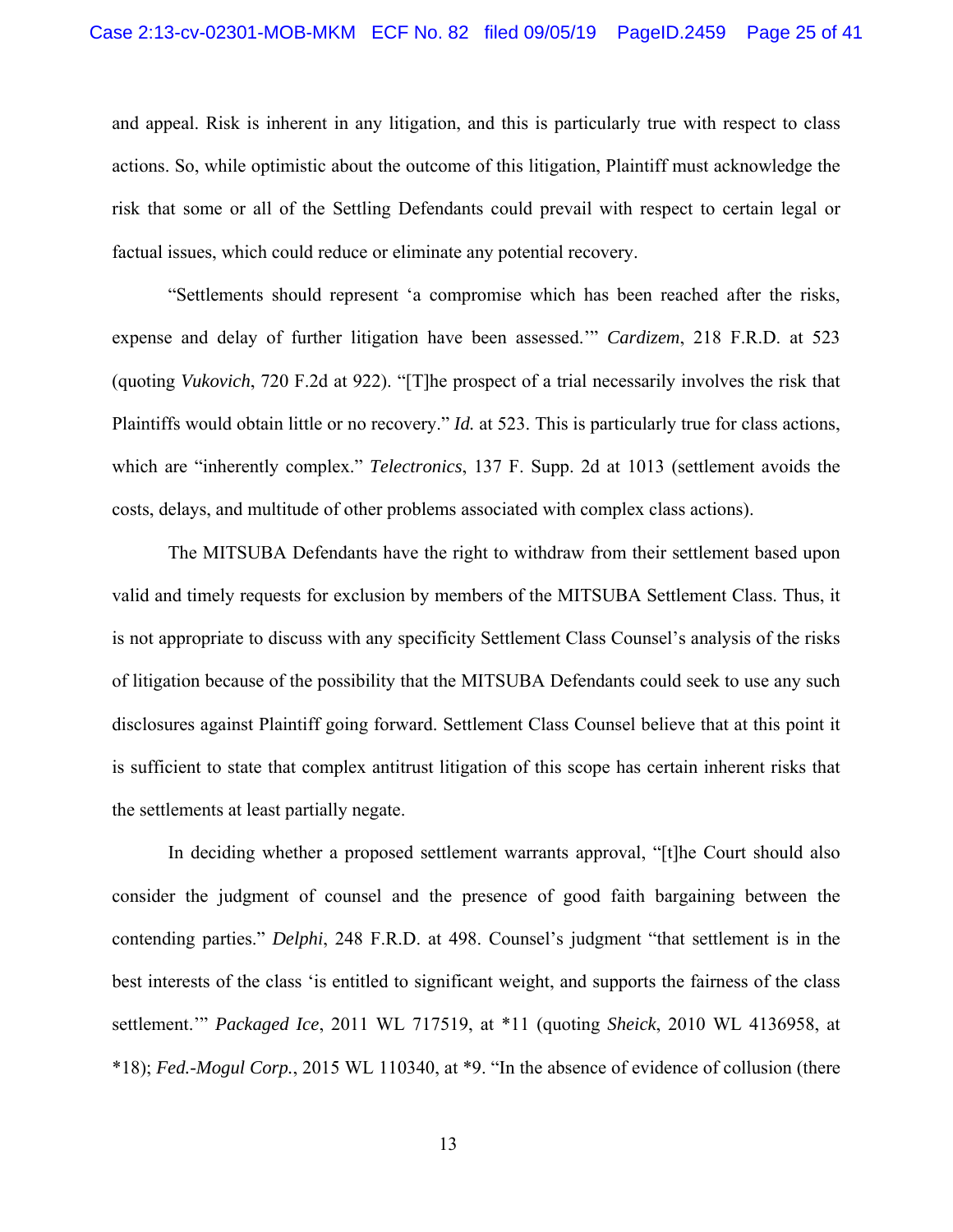is none here) this Court 'should defer to the judgment of experienced counsel who has competently evaluated the strength of his proofs.'" *Date v. Sony Electronics, Inc.*, No. 07-15474, 2013 WL 3945981, at \*9 (E.D. Mich. Jul. 31, 2013) (quoting *Vukovich*, 720 F.2d at 922-23).

Settlement Class Counsel have extensive experience in handling class action antitrust and other complex litigation. They have represented the Direct Purchaser Plaintiffs from the inception of the *Automotive Parts Antitrust Litigation* and negotiated the settlements at arm's length with well-respected and experienced counsel for the MITSUBA and DENSO Defendants. Settlement Class Counsel believe that the proposed settlements eliminate the risks, expense, and delay with respect to a recovery from the MITSUBA and DENSO Defendants, ensure a substantial payment to the Settlement Classes, and provide the Settlement Classes with cooperation that will be used to prosecute the claims against any remaining Defendant. This factor also supports final approval of the proposed settlements.

## **b. The Effectiveness of Any Proposed Method of Distributing Relief to the Classes, Including the Method of Processing Class Member Claims, if Required.**

This case does not present any difficulties in identifying claimants or distributing settlement proceeds. Consistent with the practice in previously approved *Automotive Parts Antitrust Litigation* direct purchaser settlements, Settlement Class Counsel presently intend to propose that the net settlement funds be distributed pro rata to approved claimants. Claims will be processed using a settlement claims administrator to review claim forms, to assist Settlement Class Counsel in making recommendations to the Court concerning the disposition of those claims, and to mail checks to approved claimants for their pro-rata shares of the net settlement funds.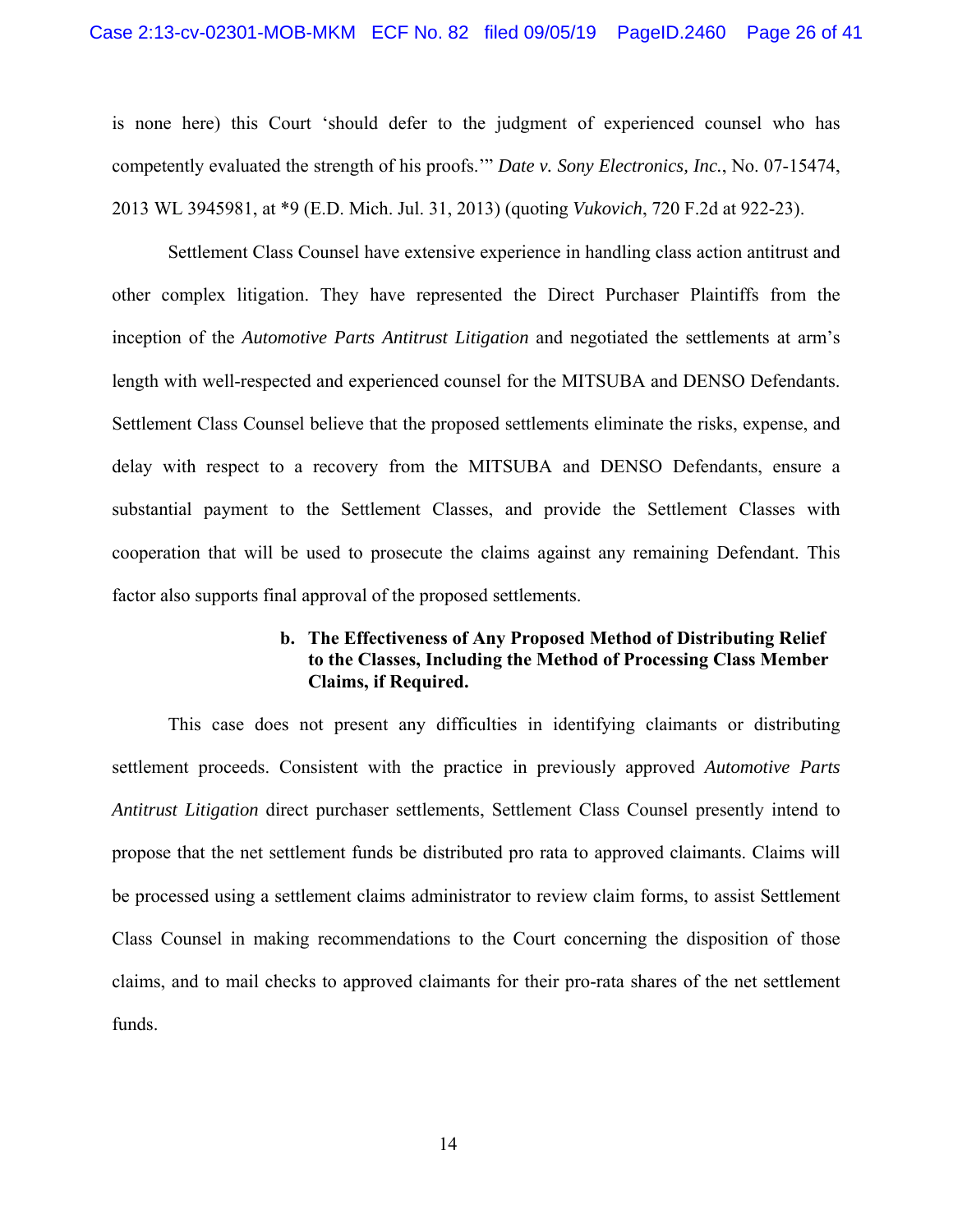As a general rule, a plan of allocation that reimburses class members based on the type and extent of their injuries is a reasonable one. *In re Ikon Office Solutions, Inc., Sec. Litig.*, 194 F.R.D. 166, 184 (E.D. Pa. 2000); *Smith v. MCI Telecoms Corp.*, No. Civ. A. 87-2110-EEO, 1993 WL 142006, at \*2 (D. Kan. April 28, 1993); 4 Alba Conte & Herbert Newberg, *Newberg on Class Actions*, § 12.35, at 350 (4th ed. 2002) ("*Newberg*") (noting that pro-rata allocation of a settlement fund "is the most common type of apportionment of lump sum settlement proceeds for a class of purchasers" and "has been accepted and used in allocating and distributing settlement proceeds in many antitrust class actions"). This Court, and numerous others, have approved similar pro-rata distribution plans. *See, e.g.,* 2:12-cv-00601, ECF No. 172; 2:12-cv-00101, ECF No. 572). This factor supports final approval.

### **c. The Terms of Any Proposed Award of Attorneys' Fees, Including Timing of Payment.**

The Settlement Agreements provide that attorneys' fees shall be paid solely out of the settlement funds subject to court approval, and that final approval of the settlement is not contingent on the outcome of any petition for attorneys' fees. Settlement Class Counsel are seeking attorneys' fees of approximately 30% of the settlement funds, consistent with previous fee petitions and awards approved by this Court in the *Automotive Parts Antitrust Litigation.*  This factor supports final approval.

## **d. There Are No Separate Agreements Relating to the Proposed Settlements.**

The Settlement Agreements (and confidential letter pertaining to rescission of the MITSUBA settlement) reflect all of the agreements and understandings relating to the proposed settlements, and there are no separate agreements that would affect the settlement amounts, the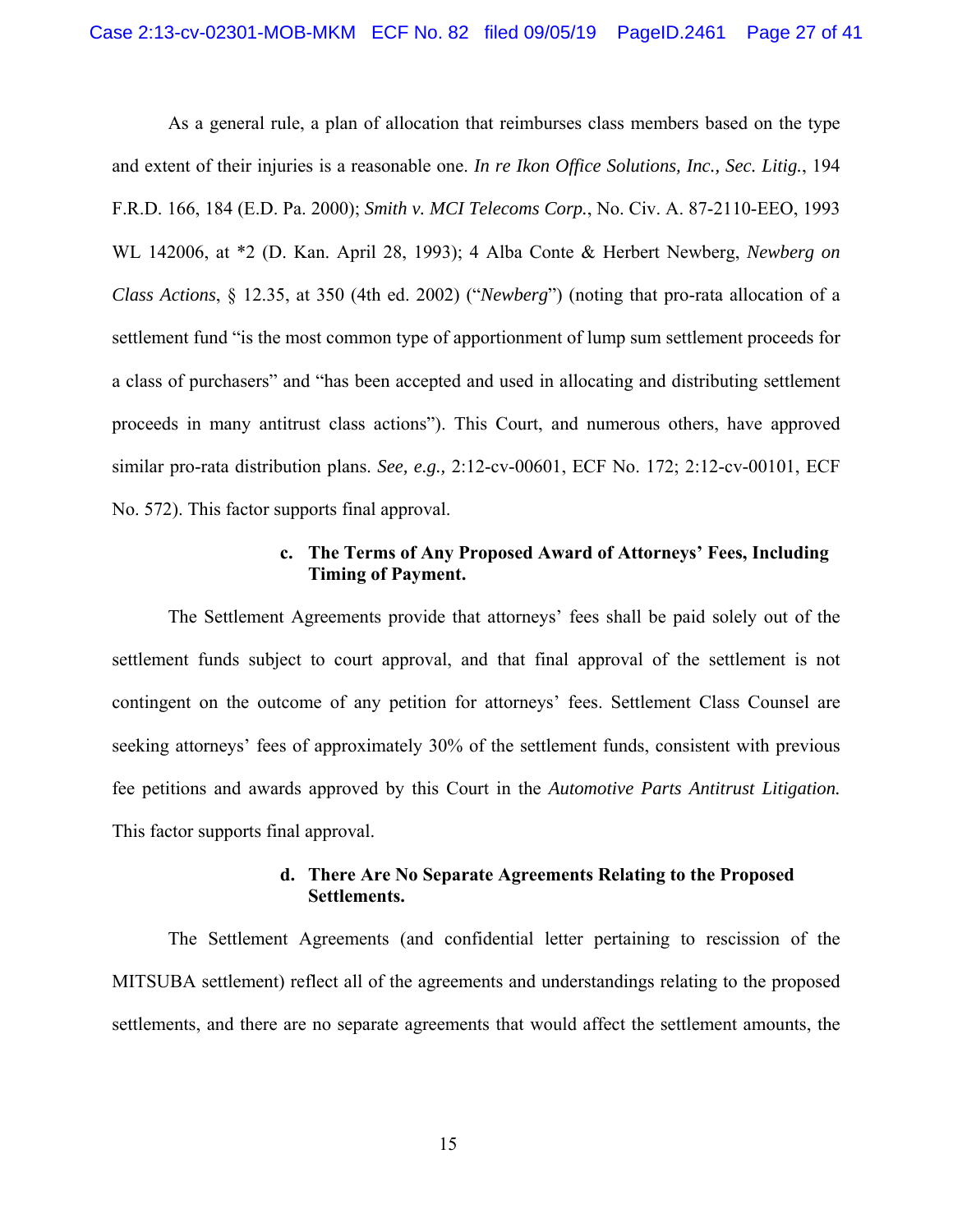eligibility of class members to participate in the settlements or exclude themselves from them, or the treatment of class member claims. This factor is therefore neutral.

#### **3. The Settlements Treat Class Members Equitably Relative to Each Other.**

Class members will be treated equitably relative to each other in terms of their eligibility for a pro-rata portion of the settlement funds and their right to opt-out of the Settlement Classes. Likewise, each class member gives the same releases.

The Agreements do contemplate that Settlement Class Counsel may seek an incentive award for the class representative, as has been done in other cases. Such awards are justified as an incentive and reward for the efforts that lead plaintiffs take on behalf of the class. *Hadix v. Johnson*, 322 F.3d 895, 897 (6th Cir. 2003). The settlements were provided to the class representative for its review and approval without any discussion of incentive awards, which evinces that the prospect of such an award was not the reason the representative Plaintiff approved it. *Hillson v. Kelly Servs. Inc.*, 2017 WL 279814, at \*6 (E.D. Mich. 2017). Plaintiff submits that this factor supports final approval.

## **4. The Settlements are Consistent with the Public Interest.**

"[T]here is a strong public interest in encouraging settlement of complex litigation and class action suits because they are 'notoriously difficult and unpredictable' and settlement conserves judicial resources." *Cardizem*, 218 F.R.D. at 530 (quoting *Granada Invs. Inc. v. DWG Corp.*, 962 F.2d 1203, 1205 (6th Cir. 1992). *Accord Griffin*, 2013 WL 6511860, at \*5; *Packaged Ice*, 2011 WL 717519, at \*12. Plaintiff submits that there is no countervailing public interest that provides a reason to disapprove the proposed settlements. *Griffin*, 2013 WL 6511860, at \*5. This factor also supports final approval.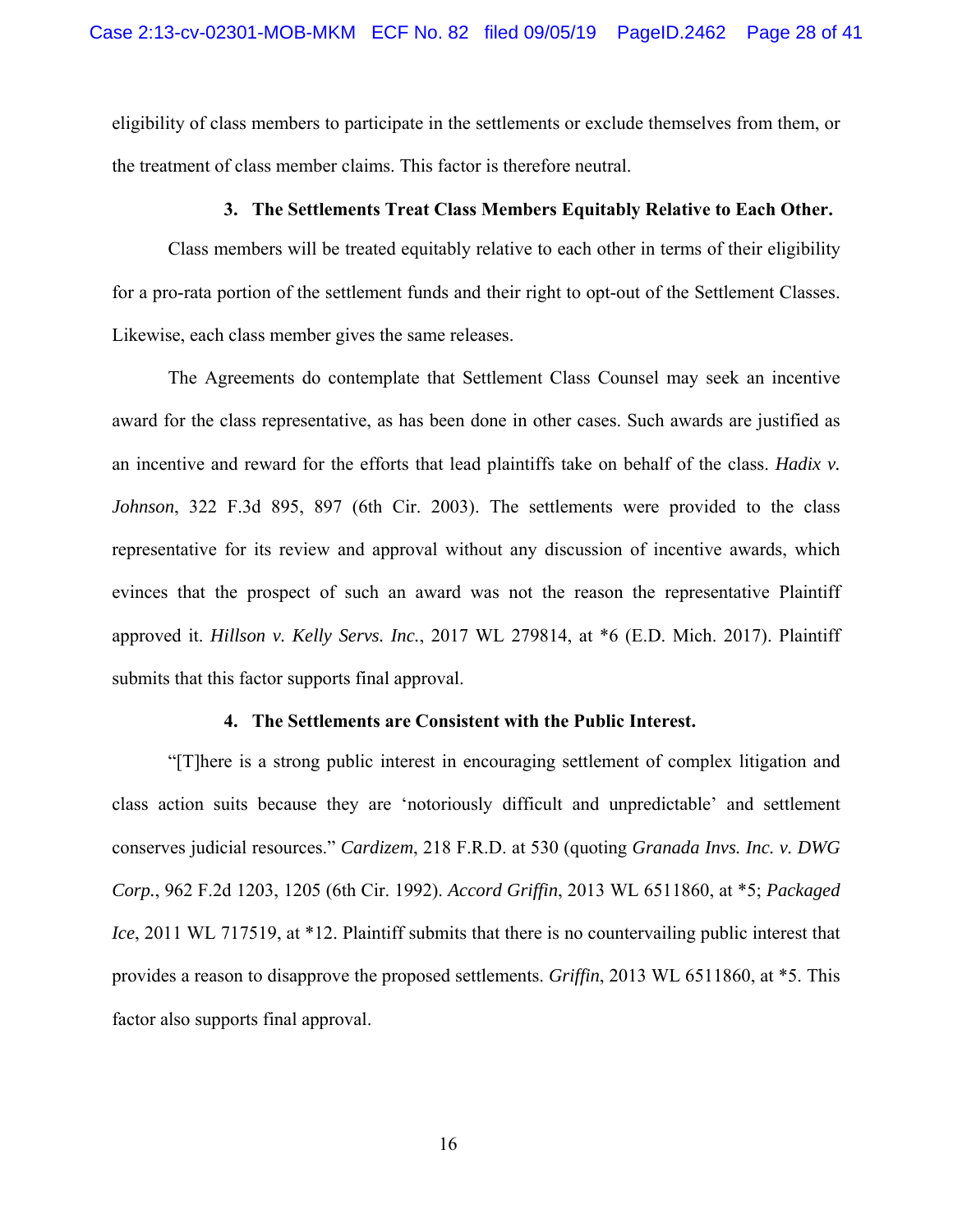Consideration of the above factors supports final approval of the proposed MITSUBA and DENSO settlements. Settlement Class Counsel respectfully submit that the proposed settlements are in the best interests of the Settlement Classes and should be finally approved.

# **IV. NOTICE WAS PROPER UNDER RULE 23 AND CONSISTENT WITH DUE PROCESS**

Federal Rule of Civil Procedure 23 provides that, "upon ordering notice under Rule  $23(e)(1)$  to a class proposed to be certified for purposes of settlement under Rule  $23(b)(3)$  [ ] the court must direct to class members the best notice that is practicable under the circumstances, including individual notice to all members who can be identified through reasonable effort." Fed. R. Civ. P. 23(c)(2)(B). Rule 23(e)(1) provides that a court must direct notice in a "reasonable manner" to all class members who would be bound by a proposed settlement. Rule 23(e) notice must contain a summary of the litigation sufficient "to apprise interested parties of the pendency of the action and to afford them an opportunity to present their objections." *UAW*, 497 F.3d at 629 (quoting *Mullane v. Cent. Hanover Bank & Trust Co.*, 339 U.S. 306, 314 (1950)). *Accord In re Insurance Brokerage Antitrust Litig.*, 297 F.R.D. 136, 151 (E.D. Pa. 2013). In addition, the "notice must clearly and concisely state in plain, easily understood language:" (1) the nature of the action; (2) the class definition; (3) the class claims, issues, or defenses; (4) that a class member may enter an appearance through counsel; (5) that the court will exclude from the class any member who requests exclusion; (6) the time and manner for requesting exclusion; and (7) the binding effect of a class judgment on class members under Rule 23(c)(3). Fed. R. Civ. P.  $23(c)(2)(B)$ .

The notice program and forms of notice utilized by Plaintiff satisfy these requirements. The Notice sets forth all information required by Rule  $23(c)(2)(B)$  and  $23(e)(1)$ , and also informs members of the MITSUBA and DENSO Settlement Classes that Settlement Class Counsel will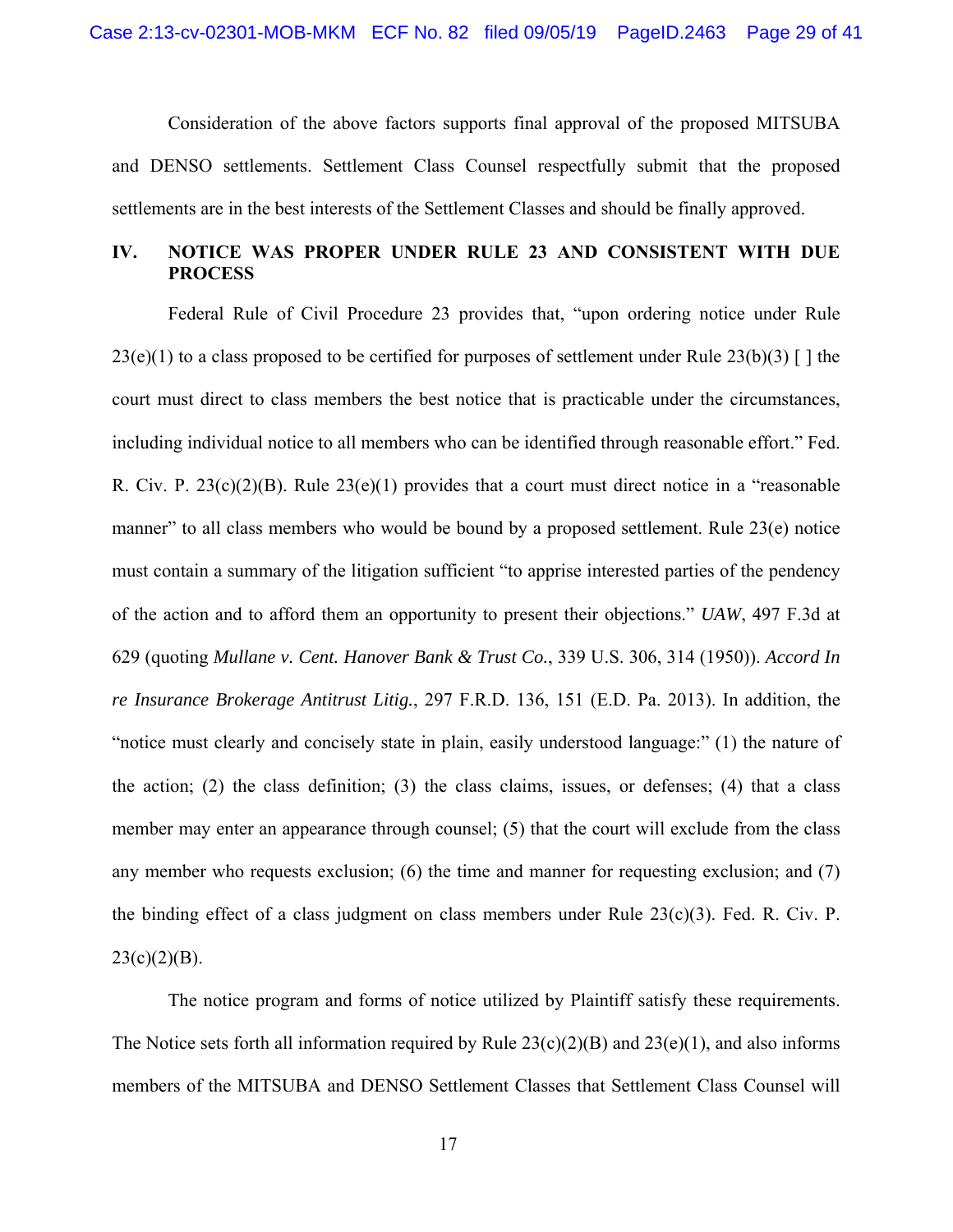propose a plan of distribution of the Power Window Motors Settlement Fund and seek an award of reasonable attorneys' fees and litigation expenses, and an incentive award payment to the Class Representative.

Pursuant to the Notice Order, on August 8, 2019, 41 copies of the Notice were mailed, postage prepaid, to all potential Settlement Class members identified by Defendants as their direct customers of Power Window Motors. The Summary Notice was published in *Automotive News* on August 12, 2019; an online banner notice appeared over a 21-day period on www.AutoNews.com, the digital version of *Automotive News*; and an Informational Press Release targeting automotive industry trade publications was issued nationwide via PR Newswire's "Auto Wire." Finally, a copy of the Notice was (and remains) posted online at www.autopartsantitrustlitigation.com.<sup>10</sup>

The content and method for dissemination of notice fulfill the requirements of Federal Rule of Civil Procedure 23 and due process.

# **V. THE PROPOSED PLAN FOR DISTRIBUTION OF THE SETTLEMENT FUNDS IS FAIR, REASONABLE, AND ADEQUATE AND MERITS APPROVAL**

Approval of a settlement fund distribution in a class action is governed by the same standards of review applicable to approval of the settlement as a whole: the plan of distribution must be fair, reasonable, and adequate. *Packaged Ice*, 2011 WL 6209188, at \*15. *Accord Sullivan v. DB Investments, Inc.*, 667 F.3d 273, 326 (3d Cir. 2011); *In re Flonase Antitrust Litig.*, 291 F.R.D. 93, 107 (E.D. Pa. 2013); *Law v. National Collegiate Athletic Ass'n*., 108 F. Supp. 2d 1193, 1196 (D. Kan. 2000). As a general rule, a plan of allocation that reimburses class members based on the type and extent of their injuries is a reasonable one. *In re Ikon Office Solutions, Inc.*,

 $10$  Consistent with Paragraph 11 of the Notice Order, a declaration or affidavit confirming that notice was disseminated to the Settlement Classes in accordance with the Preliminary Approval and Notice Order will be filed at least 10 days prior to the Fairness Hearing.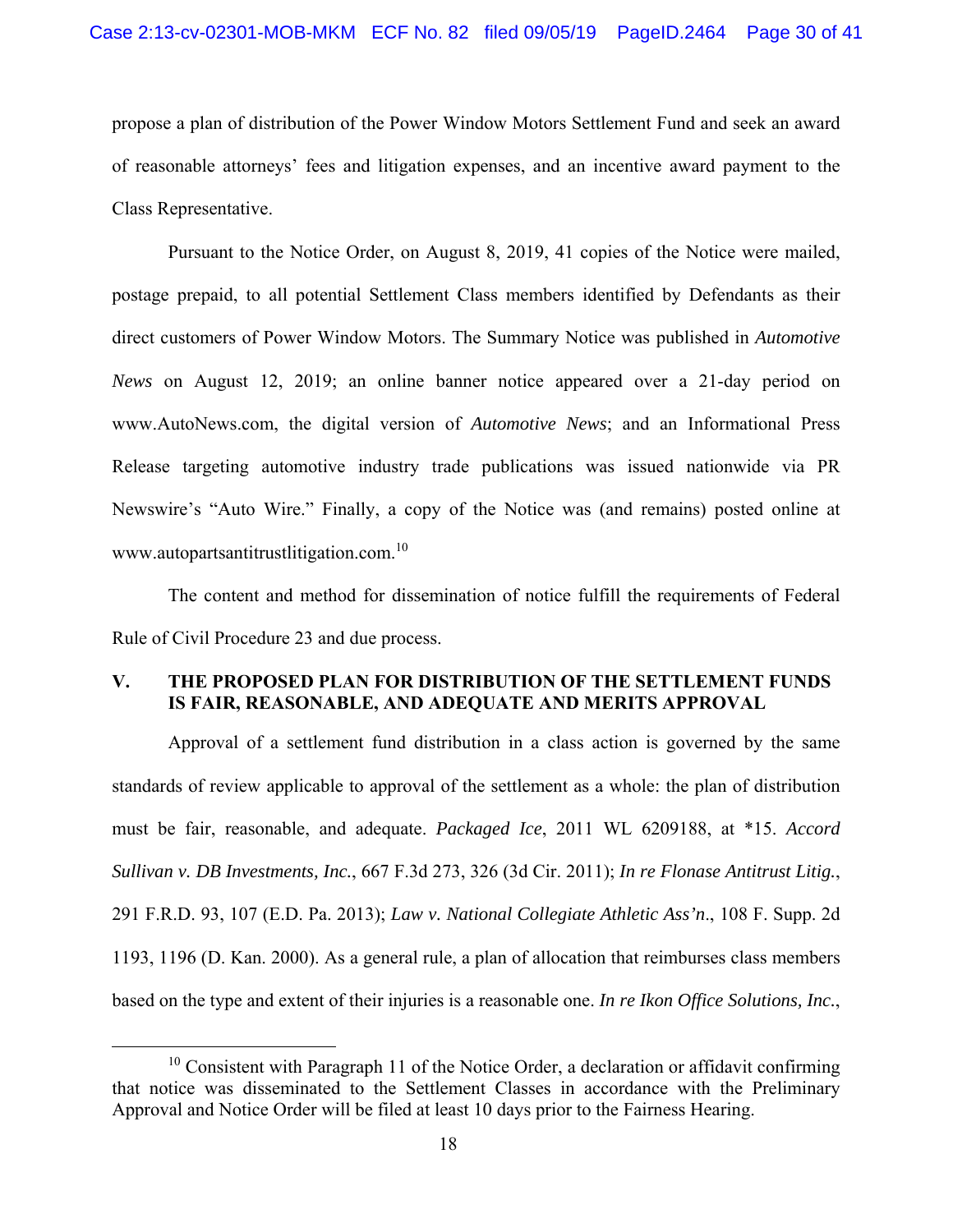*Sec. Litig.*, 194 F.R.D. 166, 184 (E.D. Pa. 2000); *Smith v. MCI Telecoms Corp*., No. Civ. A. 87- 2110-EEO, 1993 WL 142006, at \*2 (D. Kan. Apr. 28, 1993); 4 *Newberg*, § 12.35, at 350 (noting that pro-rata allocation of a settlement fund "is the most common type of apportionment of lump sum settlement proceeds for a class of purchasers" and "has been accepted and used in allocating and distributing settlement proceeds in many antitrust class actions"). An allocation formula need only have a reasonable, rational basis, particularly if recommended by experienced and competent class counsel. As with other aspects of a settlement, the opinion of experienced and informed counsel is entitled to considerable weight. *In re American Bank Note Holographics, Inc.*, 127 F. Supp. 2d 418, 429-30 (S.D.N.Y. 2001).

The Notice sent to potential Settlement Class members on August 8, 2019 describes the plan recommended by Settlement Class Counsel for the distribution of settlement funds to Settlement Class members who file timely and proper claim forms. The proposed distribution plan provides for the Power Window Motors Settlement Fund, with accrued interest, to be allocated among approved claimants according to the amount of their recognized transactions during the Class Period, after payment of attorneys' fees, litigation and administration costs and expenses, and an incentive award for the Class Representative.

This Court has approved similar pro-rata distribution plans in the *Automotive Parts Antitrust Litigation*, as have numerous other courts in other matters. *See, e.g., In re Wire Harness Cases*, 2:12-cv-00101, ECF No. 572). *See also* 4 *Newberg*, § 12.35, at 353-54 (noting propriety of pro-rata distribution of settlement funds). "Settlement distributions, such as this one, that apportion funds according to the relative amount of damages suffered by class members have repeatedly been deemed fair and reasonable." *In re Vitamins Antitrust Litig*., No. 99-197, 2000 WL 1737867, at  $*6$  (D.D.C. Mar. 31, 2000) (finding proposed plan for pro-rata distribution of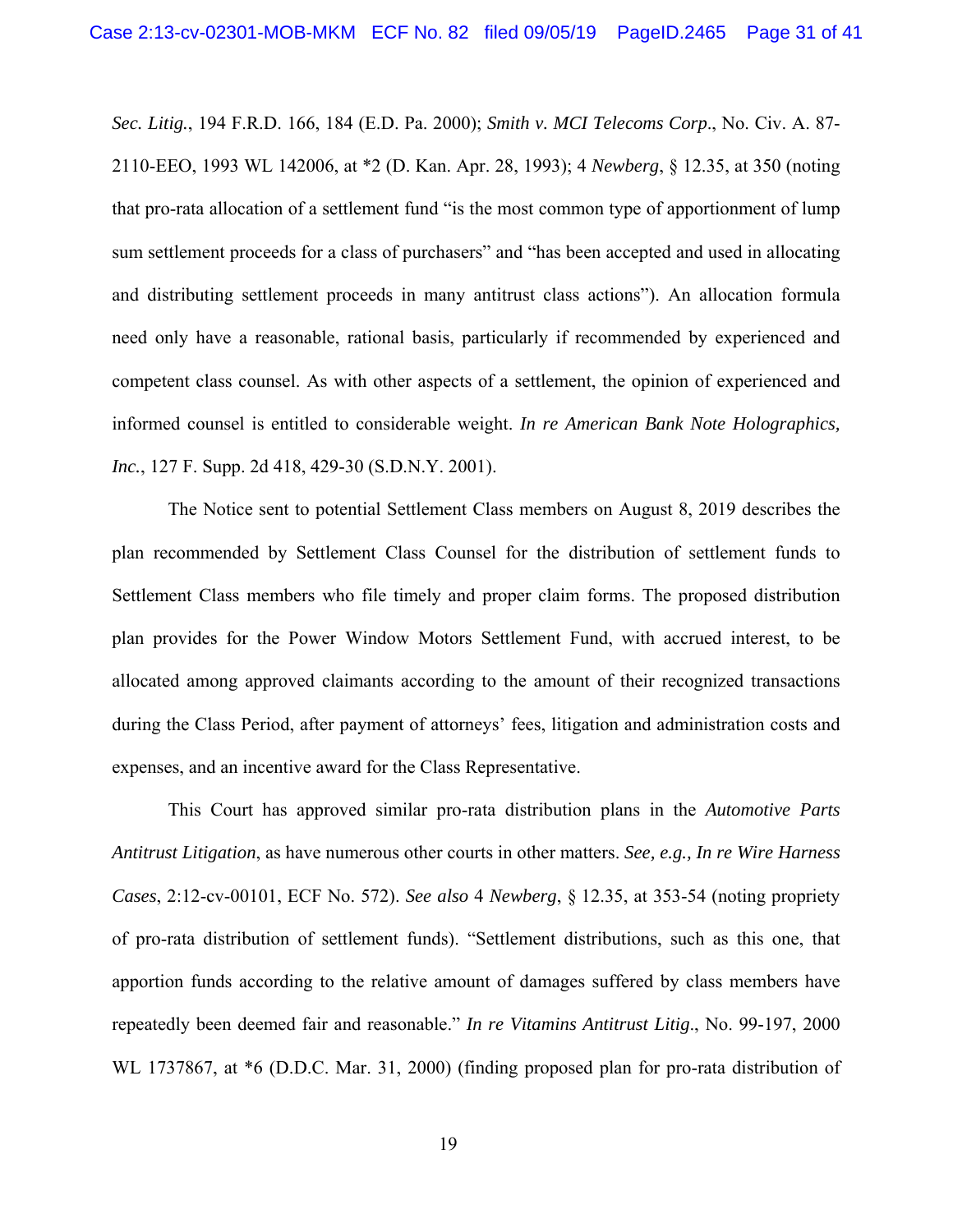partial settlement funds was fair, adequate, and reasonable). *Accord Prandin Direct Purchaser Antitrust Litig.*, C.A. No. 2:10-cv-12141-AC-DAS, 2015 WL 1396473, at \*3 (E.D. Mich. Jan. 20, 2015) (approving a plan as fair, reasonable, and adequate that utilized a pro-rata method for calculating each class member's share of the settlement fund). The proposed plan for allocation and distribution satisfies the above criteria and should receive final approval.<sup>11</sup>

# **VI. CERTIFICATION OF THE DIRECT PURCHASER SETTLEMENT CLASSES FOR PURPOSES OF EFFECTUATING THE PROPOSED SETTLEMENTS IS APPROPRIATE**

In preliminarily approving the MITSUBA and DENSO settlements, the Court found that

Rule 23's requirements were met and provisionally certified, for purposes of the proposed

settlements only, the following Settlement Classes:

The MITSUBA Settlement  $Class<sup>12</sup>$  is defined as follows:

All individuals and entities who purchased Power Window Motors in the United States directly from one or more Defendants (or their subsidiaries, affiliates, or joint-ventures) from January 1, 2000 through [July 19, 2018]. Excluded from the Settlement Class are Defendants, their present and former parent companies, subsidiaries, and affiliates, federal governmental entities and instrumentalities of the federal government, and states and their subdivisions, agencies, and instrumentalities.

2:13-cv-02301, ECF No. 64.

<sup>&</sup>lt;sup>11</sup> Settlement Class members may share in the distribution of the Power Window Motors Settlement Fund by completing and timely submitting the Claim Form that was included with the Notice, and is available on the settlement website. Any Claim Form submitted electronically must be submitted on or before November 19, 2019. Any Claim Form submitted via mail must be postmarked on or before November 19, 2019. (Notice, Exhibit 1 at 4).

<sup>&</sup>lt;sup>12</sup> For purposes of the MITSUBA Settlement Class definition, the following entities are Defendants: DENSO Corporation; DENSO International America, Inc.; DENSO International Korea Corporation; ASMO North America, LLC; ASMO North Carolina, Inc.; MITSUBA Corporation; American Mitsuba Corporation; Robert Bosch GmbH; Bosch Electrical Drives Co., Ltd.; and Robert Bosch LLC.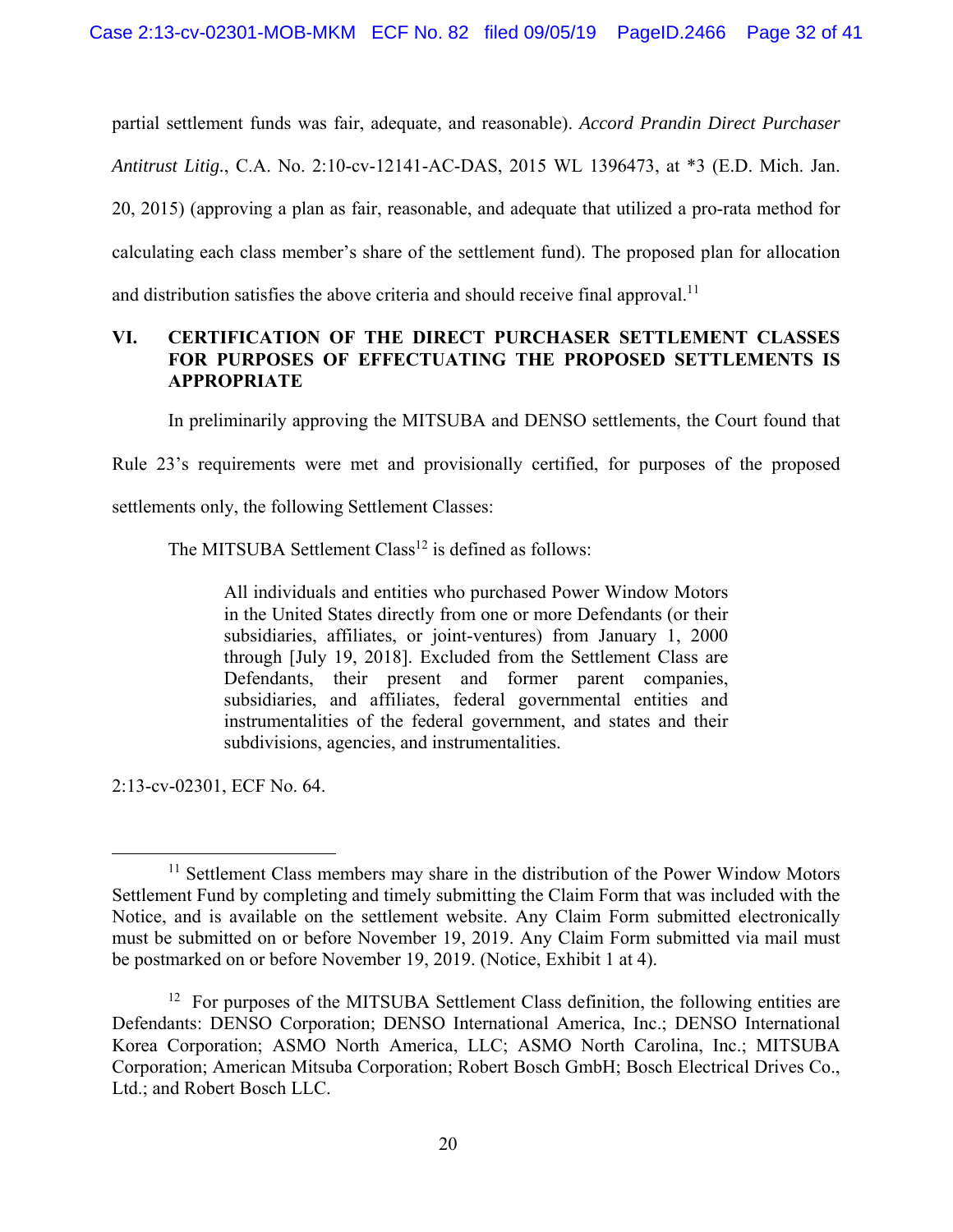The DENSO Settlement Class<sup>13</sup> is defined as follows:

All individuals and entities who purchased Power Window Motors in the United States directly from one or more Defendant(s) (or their subsidiaries, affiliates, or joint ventures) from January 1, 2000 through July 19, 2018. Excluded from the Settlement Class are Defendants, their present and former parent companies, subsidiaries, and affiliates, federal governmental entities and instrumentalities of the federal government, and states and their subdivisions, agencies and instrumentalities.

2:13-cv-02301, ECF Nos. 76, 77.

It is well established that a class may be certified for purposes of settlement. *See, e.g., Amchem Prods., Inc. v. Windsor*, 521 U.S. 591 (1997); *Automotive Parts*, 2:12-cv-00103, ECF No. 497, at 24; *Cardizem*, 218 F.R.D. at 516-19; *Thacker v. Chesapeake Appalachia, LLC*, 259 F.R.D. 262, 266-70 (E.D. Ky. 2009).<sup>14</sup>

As demonstrated below, the MITSUBA and DENSO Settlement Classes meet all of the

requirements of Rule 23(a) as well as the requirements of Rule  $23(b)(3)$  for settlement purposes.

### **A. The Proposed Direct Purchaser Settlement Classes Satisfy Rule 23(a).**

Certification of a class requires meeting the requirements of Fed. R. Civ. P. 23(a) and one of the subsections of Rule 23(b). *In re Whirlpool Corp. Front-Loading Washer Prods. Liab. Litig.*, 722 F.3d 838, 850-51 (6th Cir. 2013); *Ford*, 2006 WL 1984363, at \*19 (citing *Sprague v. General Motors Corp.*, 133 F.3d 388, 397 (6th Cir. 1998)). Certification is appropriate under

<sup>&</sup>lt;sup>13</sup> For purposes of the DENSO Settlement Class definition, the Defendants are: Robert Bosch GmbH; Bosch Electrical Drives Co., Ltd.; Robert Bosch LLC; DENSO Corporation; DENSO International America, Inc.; DENSO Korea Corporation (f/k/a separately as DENSO International Korea Corporation and DENSO Korea Automotive Corporation); ASMO North America, LLC; ASMO North Carolina, Inc.; MITSUBA Corporation; American Mitsuba Corporation; Matsushita Electric Industrial Co., Ltd; Mabuchi Motor Co., Ltd.; Valeo S.A.; Jidosha Denki Kogyo Co., Ltd.; and their parents, subsidiaries, and affiliates.

<sup>&</sup>lt;sup>14</sup> Each of the Preliminary Approval Orders provides that provisional certification of the relevant Settlement Class will be without prejudice to the rights of any Defendant to contest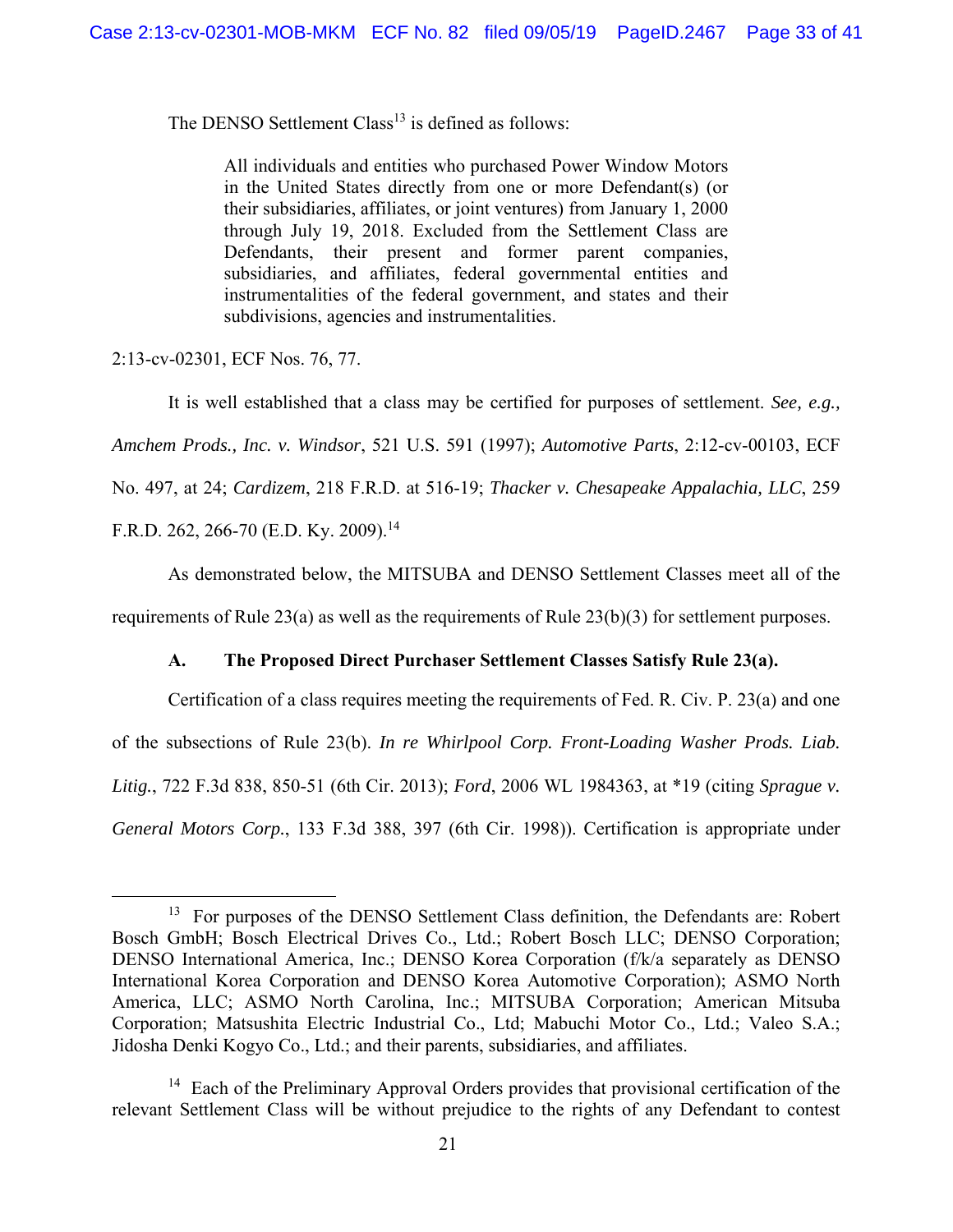Rule 23(a) if: (1) the class is so numerous that joinder of all members is impracticable; (2) there are questions of law and fact common to the class; (3) the claims or defenses of the representative parties are typical of the claims or defenses of the class; and (4) the representative parties will fairly and adequately protect the interests of the class. *Griffin*, 2013 WL 6511860, at \*5; *Date*, 2013 WL 3945981, at \*3.

## **1. The Settlement Classes are Sufficiently Numerous.**

Class certification under Rule  $23(a)(1)$  is appropriate where a class contains so many members that joinder of all would be "impracticable." Fed. R. Civ. P. 23(a)(1). There is no strict numerical test to satisfy the numerosity requirement; the most important factor is whether joinder of all the parties would be impracticable for any reason. *Whirlpool*, 722 F.3d at 852 (noting that "substantial" number of class members satisfies numerosity). Moreover, numerosity is not determined solely by the size of the class, but also by the geographic location of class members. *Marsden v. Select Medical Corp.*, 246 F.R.D. 480, 484 (E.D. Pa. 2007).

Here, copies of the Notice were mailed to 41 entities, geographically dispersed throughout the United States, that were identified by Defendants as potential direct purchasers of Power Window Motors. Thus, joinder of all Settlement Class members would be impracticable, satisfying Rule  $23(a)(1)$ .

#### **2. There are Common Questions of Law and Fact.**

Fed. R. Civ. P. 23(a)(2) requires that a proposed class action involve "questions of law or fact common to the class." "We start from the premise that there need be only one common question to certify a class," *Whirlpool*, 722 F.3d at 853, and "the resolution of [that common issue] will advance the litigation." *Sprague*, 133 F.3d at 397. *Accord Barry v. Corrigan*, 2015

 $\overline{a}$ 

certification of any other class proposed in these coordinated actions. (2:13-cv-02301, ECF Nos. 64, 76, 77). *See also Packaged Ice*, 2011 WL 717519, at \*7.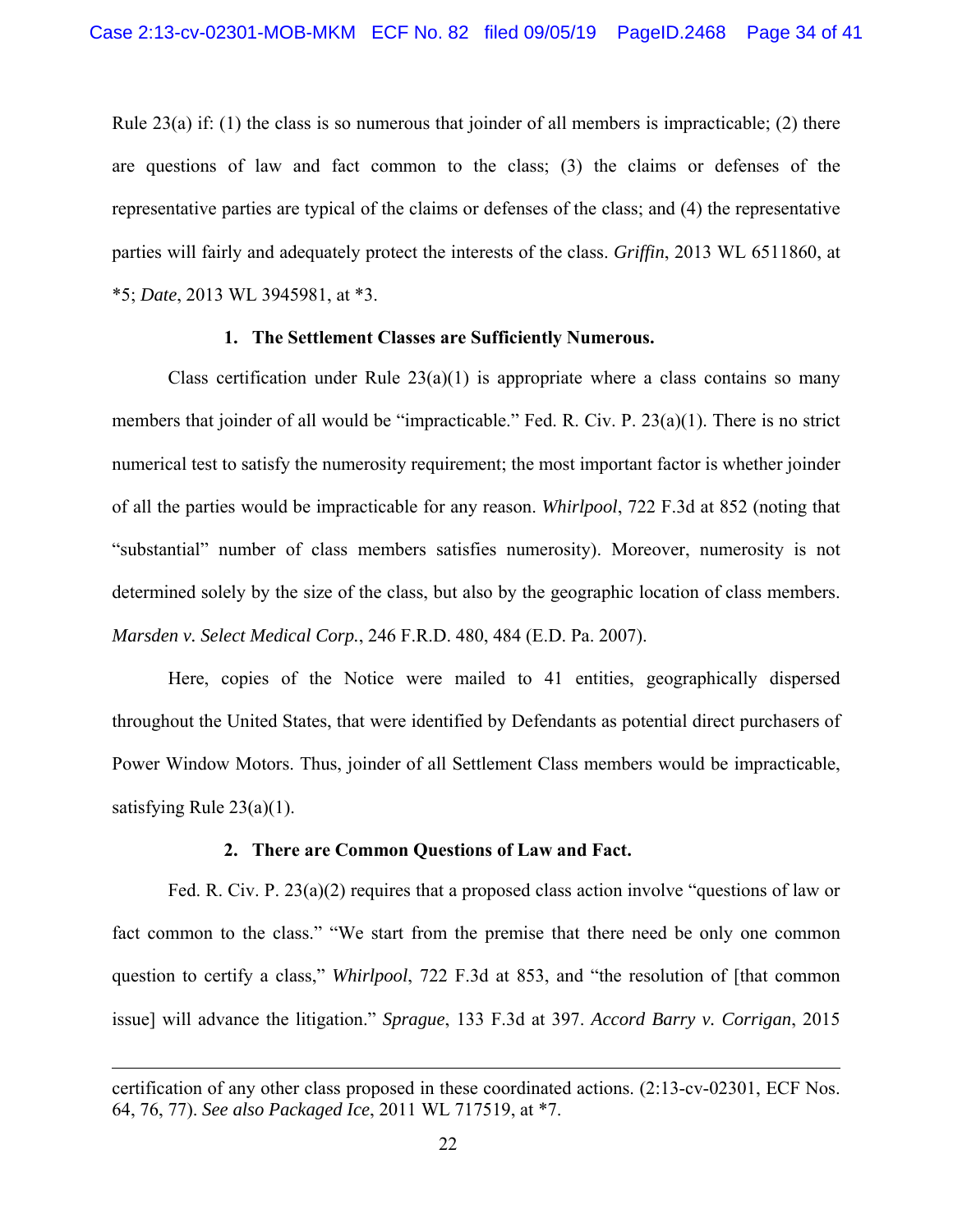WL 136238, at \*13 (E.D. Mich. Jan 9, 2015); *Exclusively Cats Veterinary Hosp. v. Anesthetic Vaporizer Servs., Inc.*, 2010 WL 5439737, at \* 3 (E.D. Mich. Dec. 27, 2010) ("[T]here need be only a single issue common to all members of the class") (citing *In re Am. Med. Sys., Inc.*, 75 F.3d 1069, 1080 (6th Cir. 1996)).

It has long been the case that "allegations concerning the existence, scope and efficacy of an alleged conspiracy present questions adequately common to class members to satisfy the commonality requirement." *In re Flat Glass Antitrust Litig.*, 191 F.R.D 472, 478 (W.D. Pa. 1999) (citing 4 *Newberg on Class Actions*, § 18.05-15 (3d ed. 1992)). Here, whether Defendants entered into an illegal agreement to artificially fix prices of Power Window Motors is a factual question common to all members of the Settlement Classes because it is an essential element of proving an antitrust violation. *See, e.g., Automotive Parts*, 2:12-cv-00103, ECF No. 497, at 25. Common legal questions include whether, if such an agreement was reached, Defendants violated the antitrust laws and the impact on members of the Settlement Classes. *Packaged Ice*, 2011 WL 717519, at \*6 (commonality requirement satisfied by questions concerning "whether Defendants conspired to allocate territories and customers and whether their unlawful conduct caused Packaged Ice prices to be higher than they would have been absent such illegal behavior and whether the conduct caused injury to the Class Members"). "Indeed, consideration of the conspiracy issue would, of necessity, focus on defendants' conduct, not the individual conduct of the putative class members." *Flat Glass*, 191 F.R.D. at 484. Because there are common legal and factual questions related to potential liability, the commonality requirement of Rule  $23(a)(2)$  is met.

#### **3. Plaintiff's Claims are Typical of Those of the Settlement Classes.**

Rule 23(a)(3) requires that "the claims or defenses of the representative parties are typical of the claims or defenses of the class." Fed. R. Civ. P. 23(a)(3). "If there is a strong similarity of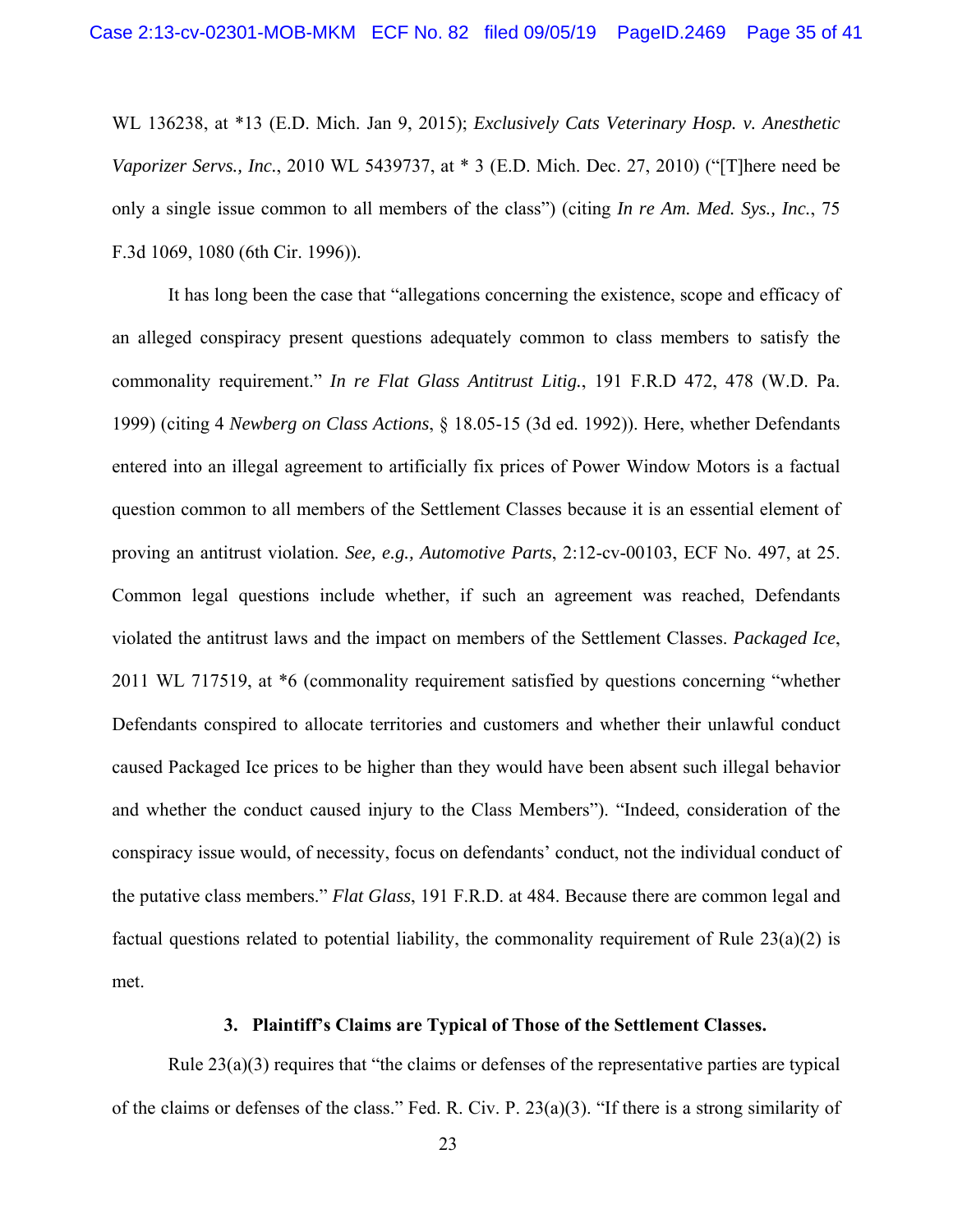legal theories, the requirement [of typicality] is met, even if there are factual distinctions among named and absent class members." *Griffin*, 2013 WL 6511860, at \*6 (quoting *Ford Motor*, 2006 WL 1984363, at \* 19); *Date*, 2013 WL 3945981, at \*3.

"Typicality is met if the class members' claims are 'fairly encompassed by the named plaintiffs' claims.'" *Whirlpool*, 722 F.3d at 852 (quoting *Sprague*, 133 F.3d at 399). Here, Plaintiff's claims arise from the same course of conduct as the claims of the other Settlement Class members: Defendants' alleged violations of the antitrust laws. Plaintiff and the other members of the Settlement Classes are proceeding on the same legal claim, alleged violations of Section 1 of the Sherman Antitrust Act. *See UAW*, 497 F.3d at 625; *Barry v. Corrigan*, No. 13 cv-13185, 2015 WL 136238, at \*13 (E.D. Mich. Jan. 9, 2015). Accordingly, the Rule 23(a)(3) typicality requirement is satisfied.

## **4. Plaintiff Will Fairly and Adequately Protect the Interests of the Classes.**

Rule 23(a)(4) requires that the class representative fairly and adequately protect the interests of the class. "There are two criteria for determining whether the representation of the class will be adequate: 1) the representative must have common interests with unnamed members of the class, and 2) it must appear that the representatives will vigorously prosecute the interests of the class through qualified counsel." *Sheick v. Automotive Component Carrier LLC*, No. 09- 14429, 2010 WL 3070130, at \*3 (E.D. Mich. Aug. 2, 2010) (quoting *Senter v. Gen. Motors Corp.*, 532 F.2d 511, 524-25 (6th Cir. 1976)).

These requirements are met here. The interests of the proposed representative of the Settlement Classes – All European Auto Supply, Inc. – are common to those of other Settlement Class members. Plaintiff is a direct purchaser of Power Window Motors from a Defendant in the United States. Plaintiff and the other Settlement Class members claim that they were injured as a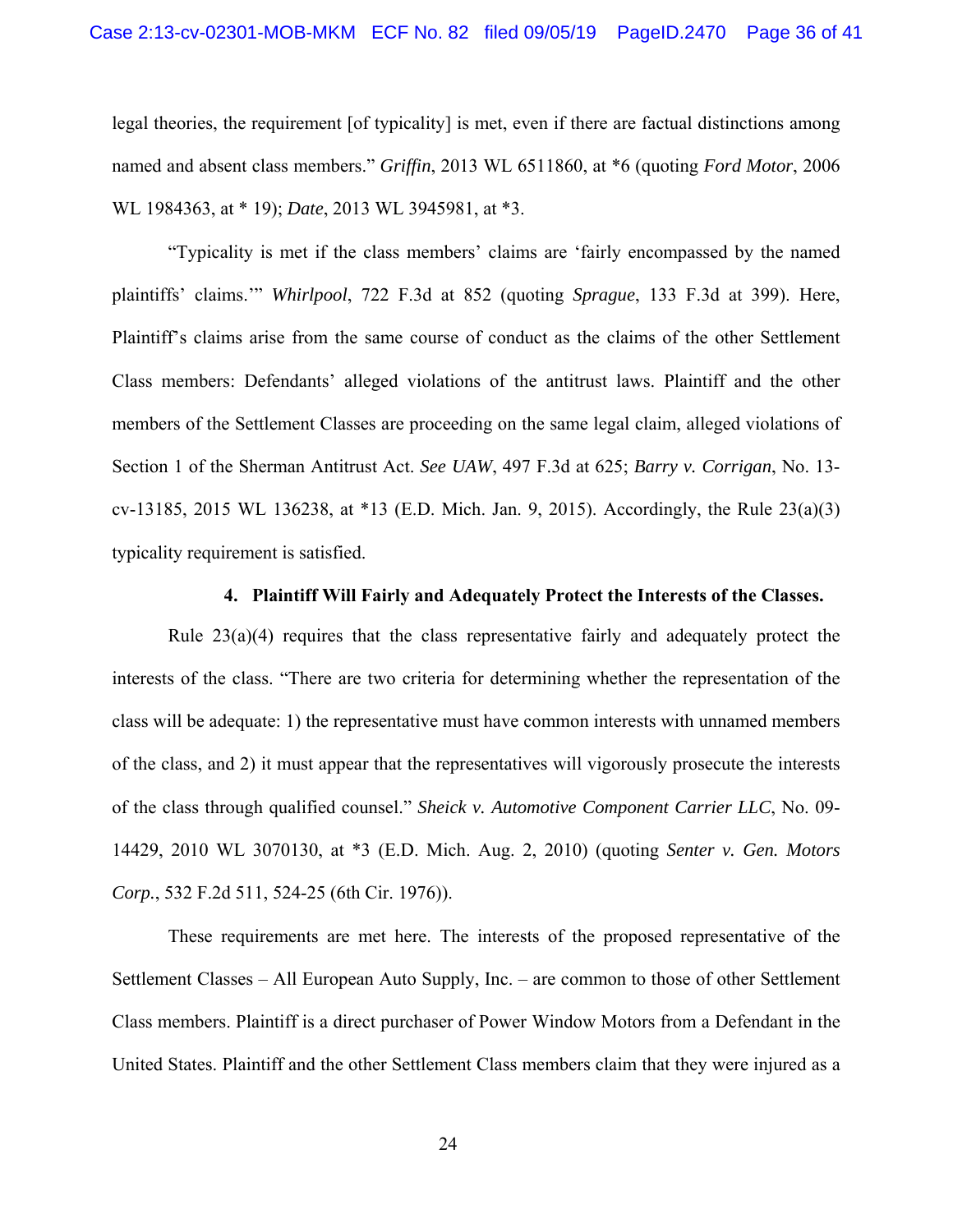result of the alleged conspiracy and seek to prove that Defendants violated the antitrust laws. Plaintiff's interests are thus aligned with those of the Settlement Classes.

Moreover, Plaintiff has retained qualified and experienced counsel to pursue this action.<sup>15</sup> Settlement Class Counsel vigorously represented Plaintiff and the Settlement Classes in the settlement negotiations with each of the Settling Defendants and have vigorously prosecuted this action. Adequate representation under Rule 23(a)(4) is therefore satisfied.

## **B. Plaintiff's Claims Satisfy the Prerequisites of Rule 23(b)(3) for Settlement Purposes.**

In addition to satisfying Rule 23(a), Plaintiff must show that the proposed class action falls under at least one of the three subsections of Rule 23(b). Here, each of the Settlement Classes qualifies under Rule 23(b)(3), which authorizes class certification if "questions of law or fact common to the members of the class predominate over any questions affecting only individual members, and . . . a class action is superior to other available methods for the fair and efficient adjudication of the controversy." *In re Scrap Metal Antitrust Litig.*, 527 F.3d 517, 535 (6th Cir. 2008); *Hoving v. Lawyers Title Ins. Co.*, 256 F.R.D. 555, 566 (E.D. Mich. 2009).

#### **1. Common Legal and Factual Questions Predominate.**

Rule 23(b)(3)'s requirement that common issues predominate ensures that a proposed class is "sufficiently cohesive" to warrant certification. *Amchem*, 521 U.S. at 623. The predominance requirement is met where "the issues in the class action that are subject to generalized proof, and thus applicable to the class as a whole, . . . predominate over those issues

<sup>&</sup>lt;sup>15</sup> Rule 23(g) requires the court to examine the capabilities and resources of class counsel to determine whether they will provide adequate representation to the class. The Court previously appointed Freed Kanner London & Millen LLC, Kohn, Swift & Graf, P.C., Preti, Flaherty, Beliveau & Pachios LLP, and Spector Roseman & Kodroff, P.C. as Interim Co-Lead Counsel in this case and all other *Automotive Parts Antitrust Litigation* direct purchaser cases. They submit that, for the same reasons that the Court appointed them to that position, their appointment as Settlement Class Counsel is appropriate.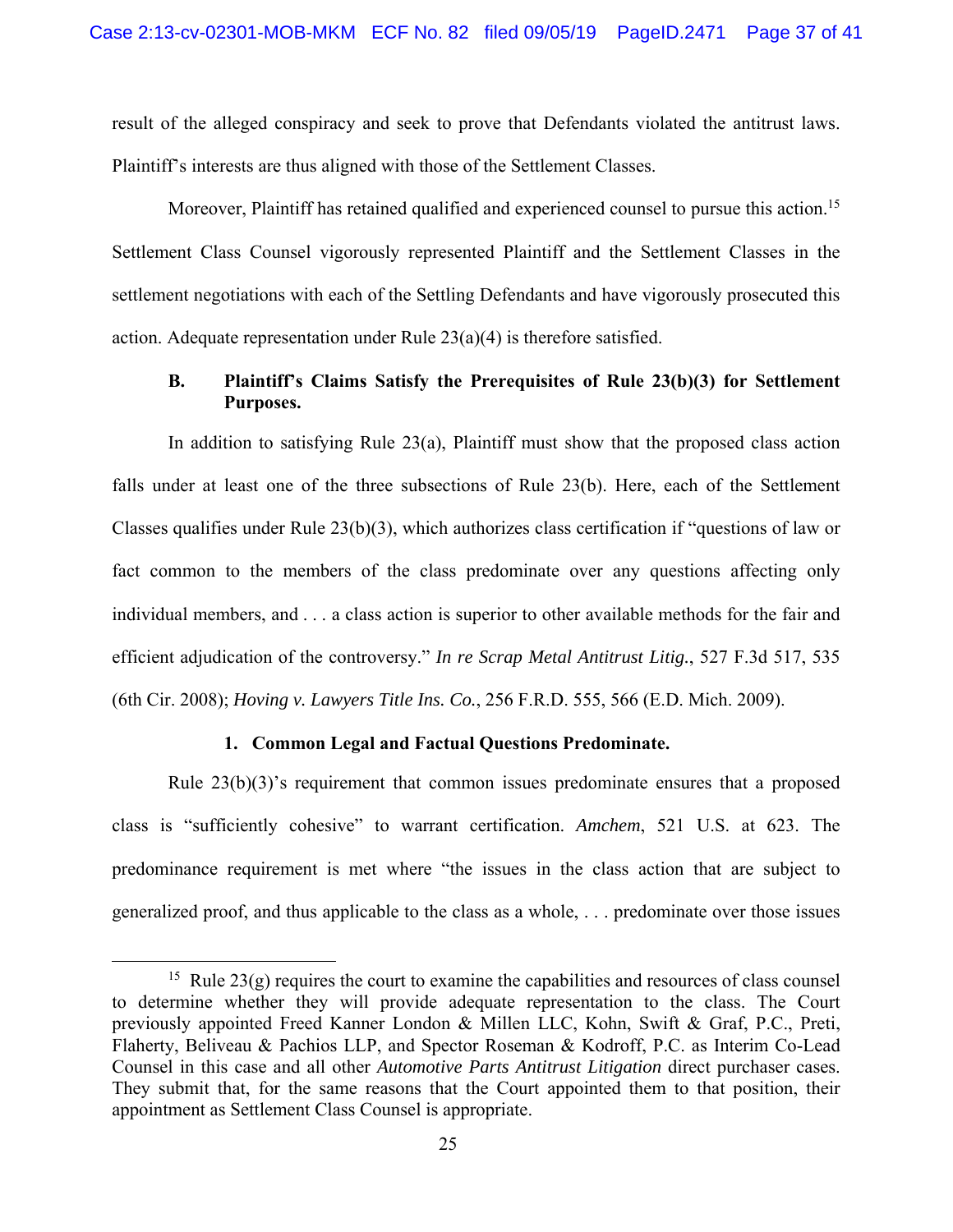that are subject only to individualized proof." *Beattie v. CenturyTel, Inc.*, 511 F.3d 554, 564 (6th Cir. 2007) (citation omitted).

Courts have repeatedly recognized that horizontal price-fixing cases are particularly wellsuited for class certification because proof of the conspiracy is a common, predominating question. *Scrap Metal*, 527 F.3d at 535; *Automotive Parts*, 2:12-cv-00103, ECF No. 497, at 27; *In re Southeastern Milk Antitrust Litig.*, No. 2:07-cv-208, 2010 WL 3521747, at \*5, 9-11 (E.D. Tenn. Sept. 7, 2010). Affirming class certification in *Scrap Metal*, the Sixth Circuit observed that the "district court found that the '*allegations* of price-fixing and market allocation . . . will not vary among class members' . . . . Accordingly, the court found that the 'fact of damages' was a question common to the class even if the amount of damages sustained by each individual class member varied." 527 F.3d at 535 (emphasis in original).

In this case the same set of core operative facts and theory of liability apply to each member of the Settlement Classes. As discussed above, whether Defendants entered into an illegal agreement to artificially fix prices of Power Window Motors is a question common to all members of the Settlement Classes because it is an essential element of proving an antitrust violation. Common questions also include whether, if such an agreement was reached, Defendants violated the antitrust laws, and whether Defendants' acts caused anticompetitive effects. *See, e.g., Packaged Ice*, 2011 WL 717519, at \*6. If Plaintiff and the other members of the Settlement Classes were to bring their own individual actions, they would each be required to prove the same wrongdoing by Defendants in order to establish liability. Therefore, common proof of Defendants' violations of antitrust law will predominate.

#### **2. A Class Action is Superior to Other Methods of Adjudication.**

Rule 23(b)(3) lists factors to be considered in determining the superiority of proceeding as a class action compared to individual methods of adjudication: (1) the interests of the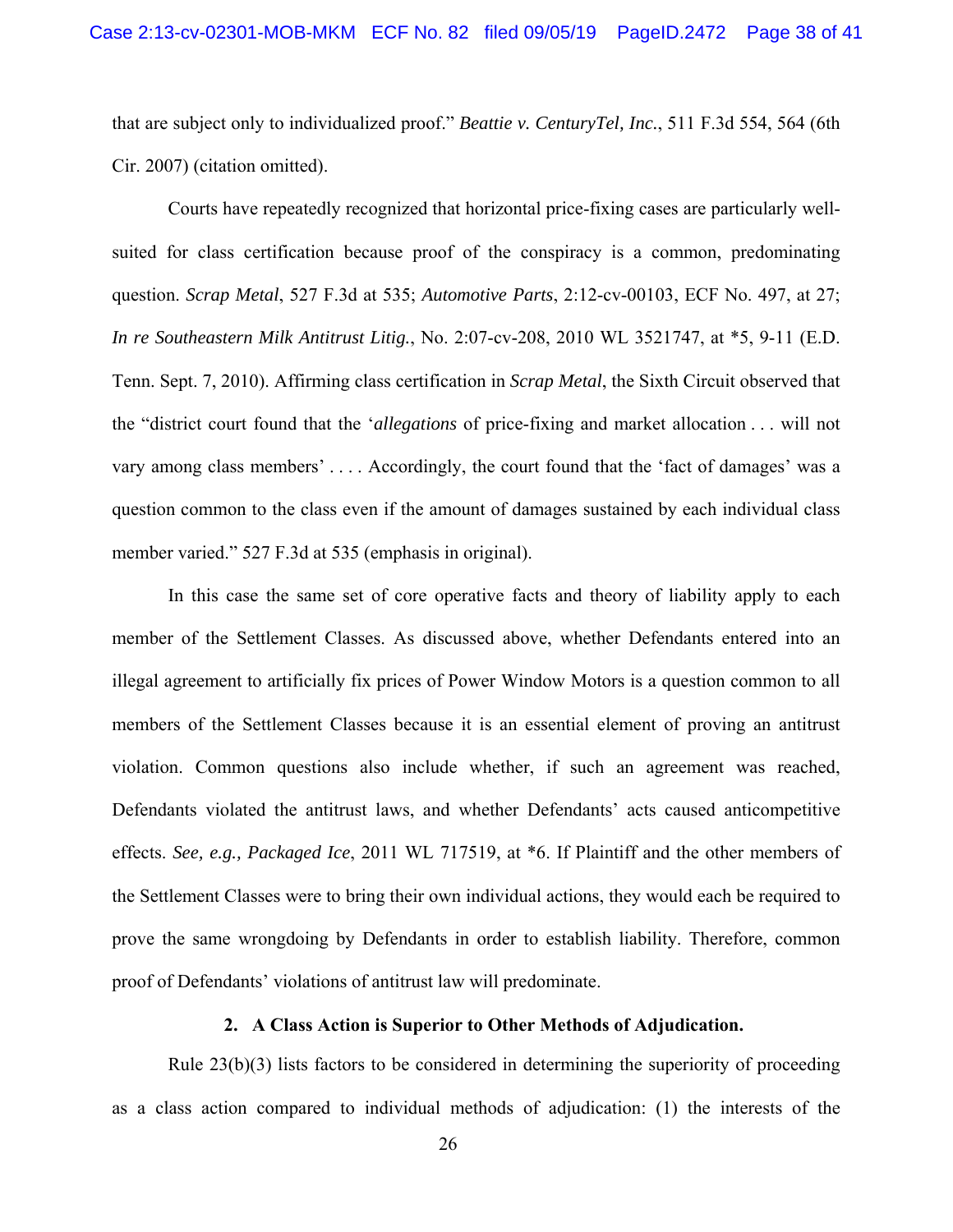members of the class in individually controlling the prosecution of separate actions; (2) the extent and nature of other pending litigation about the controversy by members of the class; (3) the desirability of concentrating the litigation in a particular forum; and (4) the difficulties likely to be encountered in management of the class action. Fed. R. Civ. P. 23(b)(3).

All Power Window Motors litigation is centralized in this Court. If a Settlement Class member wants to control its own litigation, it can request exclusion from any or all of the Settlement Classes. Thus, consideration of factors  $(1) - (3)$  demonstrates the superiority of a class action.

With respect to factor (4), in *Amchem*, 521 U.S. at 620, the Court explained that when a court is asked to certify a settlement-only class it need not consider the difficulties in managing a trial of the case because the settlement will end the litigation without a trial. *See Cardizem*, 218 F.R.D. at 517.

In addition, even though the Settlement Classes are not composed of small retail purchasers, "[g]iven the complexities of antitrust litigation, it is not obvious that all members of the class could economically bring suits on their own." *In re Cardizem CD Antitrust Litig*, 200 F.R.D. 297, 325 (E.D. Mich. 2007) (quoting *Paper Systems Inc. v. Mitsubishi Corp.*, 193 F.R.D. 601, 605 (E.D. Wisc. 2000)). Moreover, by proceeding as a class action, both judicial and private resources will be more efficiently utilized to resolve the predominating common issues, which will bring about a single outcome that is binding on all members of the Settlement Classes. *E.g., Cardizem*, 200 F.R.D. at 351 ("The economies of time, effort and expense will be achieved by certifying a class in this action because the same illegal anticompetitive conduct by Defendants gives rise to each class member's economic injury."). The alternatives to a class action are a multiplicity of separate lawsuits with possibly contradictory results for some plaintiffs, *In re*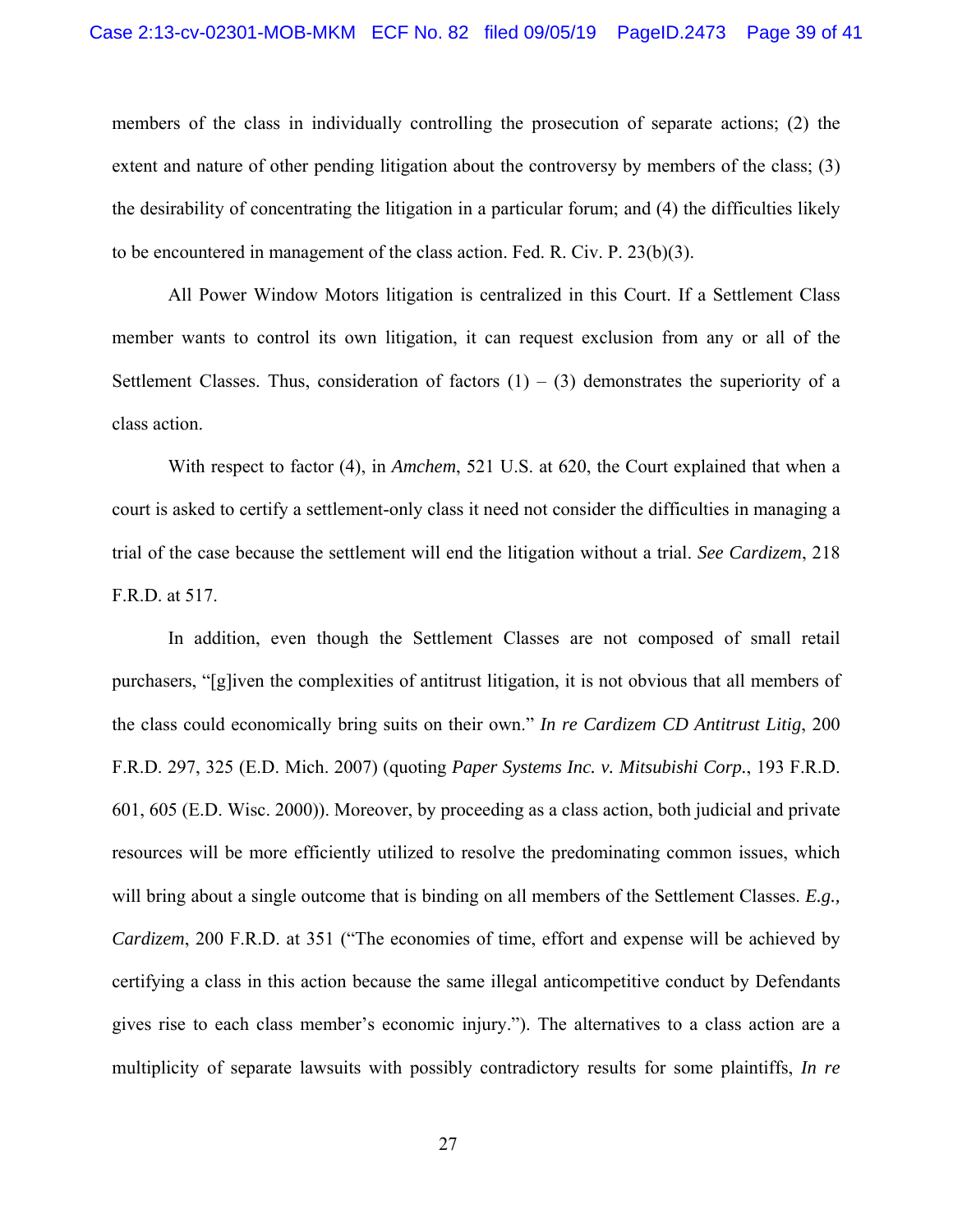*Flonase Antitrust Litig.*, 284 F.R.D. 207, 234 (E.D. Pa. 2012), or no recourse for many class members for whom the cost of pursuing individual litigation would be prohibitive. *In re NASDAQ Market-Makers Antitrust Litig*., 169 F.R.D. 493, 527 (S.D.N.Y 1996). Thus, class litigation is superior to the alternatives in this case.

## **VII. CONCLUSION**

For the foregoing reasons, Plaintiff respectfully requests that the Court grant final approval of the MITSUBA and DENSO settlements, certify the MITSUBA and DENSO Settlement Classes for purposes of the settlements only, and approve the proposed plan for distribution of the Power Window Motors Settlement Fund.

DATED: September 5, 2019 Respectfully submitted,

 /s/David H. Fink David H. Fink (P28235) Darryl Bressack (P67820) Nathan J. Fink (P75185) FINK BRESSACK 38500 Woodward Ave; Suite 350 Bloomfield Hills, MI 48304 Telephone: (248) 971-2500

*Interim Liaison Counsel for the Direct Purchaser Plaintiff* 

Joseph C. Kohn William E. Hoese Douglas A. Abrahams KOHN, SWIFT & GRAF, P.C. 1600 Market Street, Suite 2500 Philadelphia, PA 19103 Telephone: (215) 238-1700

Eugene A. Spector William G. Caldes Jeffrey L. Spector

Steven A. Kanner William H. London Michael E. Moskovitz FREED KANNER LONDON & MILLEN LLC 2201 Waukegan Road, Suite 130 Bannockburn, IL 60015 Telephone: (224) 632-4500

Gregory P. Hansel Randall B. Weill Michael S. Smith